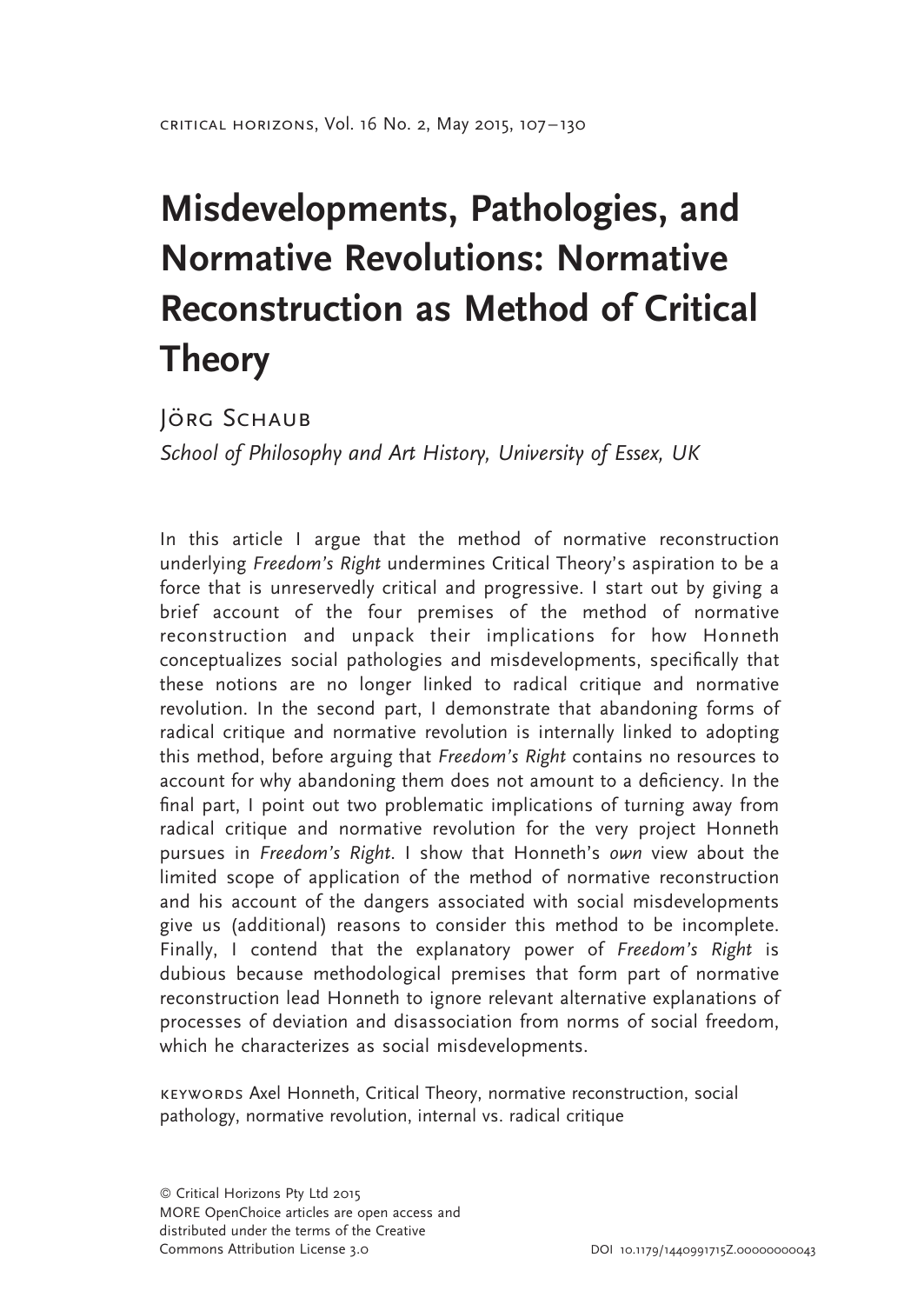# Introduction

Some of the most prominent figures in contemporary Frankfurt School Critical Theory like Jürgen Habermas and Axel Honneth have adopted normativereconstructive methods. In Freedom's Right, Honneth presents a new and distinct approach to "normative reconstruction."<sup>1</sup> This *magnum opus* on "The Social Foundations of Democratic Life" stands in the tradition of Frankfurt School Critical Theory as it assigns a central role to the notions of social pathology and social misdevelopments. Honneth is adamant that these notions set apart the Frankfurt School tradition from other approaches to moral and political philosophy.2 The method of normative reconstruction outlined in Freedom's Right is therefore meant to be a method for Critical Theory. For this reason, it is legitimate to criticize this method for not being compatible with the aims of Frankfurt School Critical Theory.

In this article, I examine the method of normative reconstruction as re-conceived by Honneth in Freedom's Right, and show that it is ill-suited for taking Critical Theory forward. I argue that in certain respects it amounts to a step backwards compared to works from Honneth's middle period, such as Redistribution or Recognition?<sup>3</sup> For critical theorists should make room for forms of radical critique and normative revolutions as well as avoid focussing exclusively on those norms that are already underlying existing, reproductively relevant institutions.

A normative revolution takes place, according to Honneth, if reproductively relevant social institutions as well as the norms underlying them are replaced by different social institutions in which new norms are operative. Honneth gives the example of the transition from the "estate-based order of pre-modern society" to the modern "bourgeois-capitalist society."4This transition involved a processin which the "pre-modern concept of honor" is abandoned and the void is then filled by a "democratized" notion of equal legal respect and a "meritocratized" notion of esteem that tracks a person's contributions to society.<sup>5</sup> In the wake of this process, institutions in which the norm of legal equality was operative replaced institutions of "legal recognition" that were grounded in "origin, age, or function."6 Since this transition "led to the establishment of two completely different spheres of recognition," Honneth speaks of a "transformation" that is "*indeed revolutionary*."<sup>7</sup>

Radical critique refers to all forms of critique that invoke norms that are not (yet) underlying existing, reproductively relevant social institutions.

<sup>&</sup>lt;sup>1</sup> [A. Honneth,](#page-22-0) Freedom's Right: The Social Foundations of Democratic Life, trans. J. Ganahl (Cambridge: Polity, 2014). Throughout this paper I mean by "normative reconstruction" specifically the method outlined in Freedom's Right, not any method that might be described in these terms.

<sup>&</sup>lt;sup>2</sup> See [A. Honneth,](#page-22-0) "Pathologies of the Social: The Past and Present of Social Philosophy," in his Disrespect: The Normative Foundations of Critical Theory (Cambridge: Polity, 2007), 3–48; and "A Social Pathology of Reason: On the Intellectual Legacy of Critical Theory," in his [Pathologies of Reason: On the Legacy of Critical Theory](#page-22-0), trans. J. Ingram (New York, NJ: Columbia University Press, 2009), 19–42.

<sup>&</sup>lt;sup>3</sup> See [A. Honneth,](#page-22-0) "Redistribution as Recognition: A Response to Nancy Fraser," in Redistribution or Recognition? A Political-Philosophical Exchange, N. Fraser and A. Honneth (New York: Verso, 2003), 110–97.

<sup>4</sup> Honneth, "Redistribution as Recognition," 138.

<sup>5</sup> Honneth, "Redistribution as Recognition," 141.

<sup>6</sup> Honneth, "Redistribution as Recognition," 141.

<sup>7</sup> Honneth, "Redistribution as Recognition," 141; my emphasis.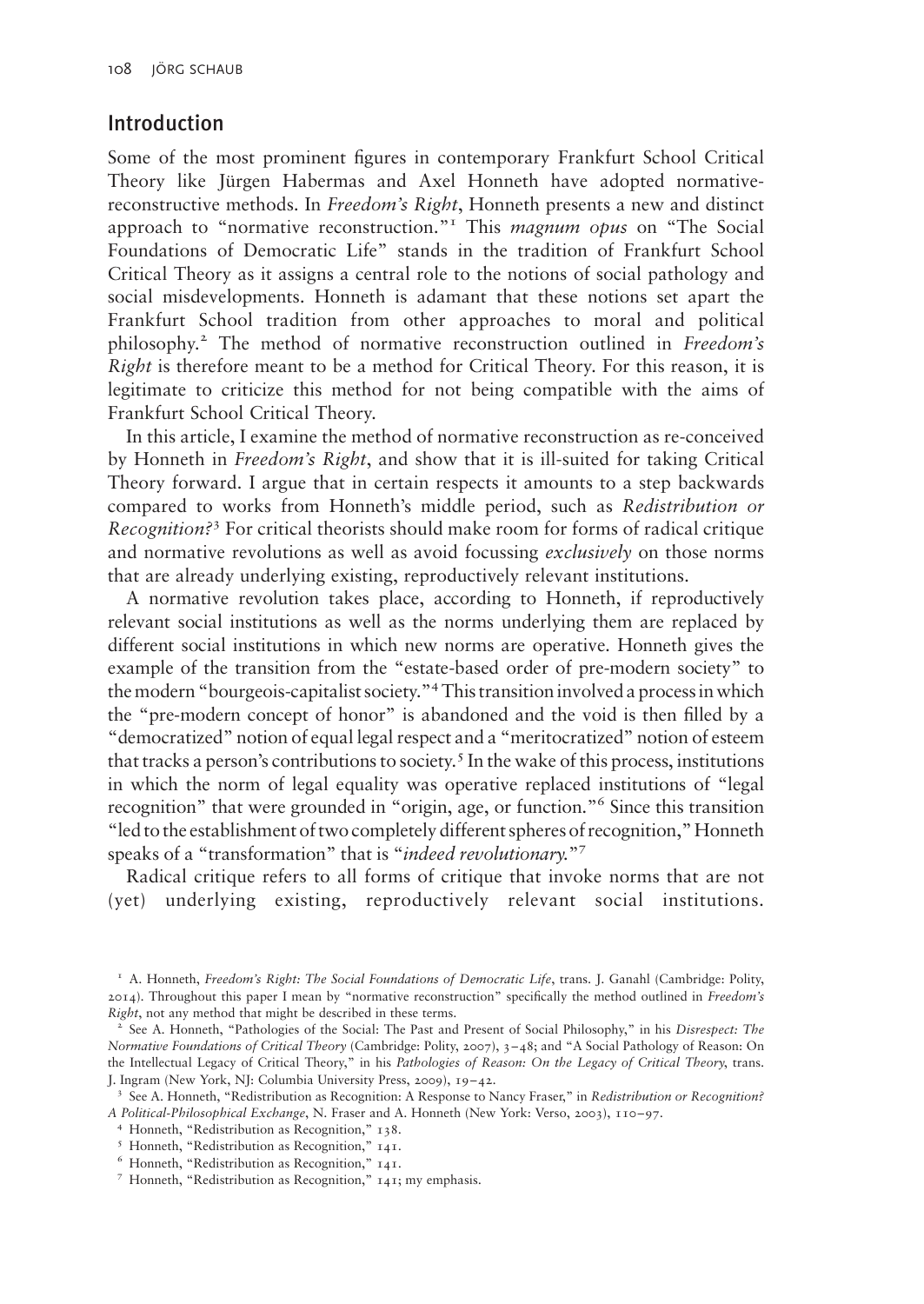Honneth provides an example of radical critique in Freedom's Right: a "great number of organized workers" in the first half of the twentieth century were radically critical of the capitalist market since they were criticizing it in terms of norms that were not operative in reproductively relevant institutions of productive social cooperation.<sup>8</sup>

Honneth is adamant that a "revolution in the recognition order" presupposes forms of radical critique, that is, forms of thinking that involve new norms that are invoked to delegitimize existing, reproductively relevant institutions and to legitimize the establishing of new social institutions.<sup>9</sup> In the case of the transition from the pre-modern estate-based society to the modern capitalist social order, Honneth refers to such forms of radical critique when he talks about a "rise of posttraditional ways of thinking" that paved the way for this normative revolution.<sup>10</sup>

This article presents a critique of the method of normative reconstruction, as outlined in Freedom's Right, since it is, at least in its current form, not suited to advance Critical Theory, given Critical Theory's aspiration to be a force that is unreservedly critical and progressive. I make this point by reading (the middle period) Honneth against (the latest) Honneth since I take the notions of normative revolution and radical critique from Honneth himself. The upshot of my argument is that Critical Theory requires a method that, unlike normative reconstruction, remains open to the possibility of normative revolutions and does not turn its back on radical critique.<sup>11</sup>

I start out by giving a brief account of the four premises of the method of normative reconstruction. In doing this, I point out the ways in which normative reconstruction is different from other forms of internal critique and explain why adopting normative reconstruction implies abandoning radical critique and normative revolutions. I then unpack the implications of the premises of normative reconstruction for how Honneth re-conceptualizes social pathologies and misdevelopments in Freedom's Right, specifically that these notions are no longer linked to radical critique and normative revolution (I). In the second part, I highlight that it is surprising that Honneth adopts in Freedom's Right a method that limits this approach to Critical Theory to promoting gradual progress. For in Redistribution or Recognition? Honneth was alive to the fact that gradual progress is only one way in which progress can take place  $(II, I)$ . In response, one could argue

<sup>&</sup>lt;sup>8</sup> Honneth, Freedom's Right, 210. Honneth acknowledges that a significant part of the "labour movement" was not in any obvious way "dealing with the principle of the reformability" of the capitalist market, but aimed for "an entirely different model" (Honneth, Freedom's Right, 210).

<sup>9</sup> Honneth, "Redistribution as Recognition," 143; my emphasis, see also 140.

<sup>&</sup>lt;sup>10</sup> Honneth, "Redistribution as Recognition," 140.

<sup>&</sup>lt;sup>11</sup> For the purposes of this paper, I am agnostic with regards to whether Critical Theory should rely on internal or external critique. The point I am making is that Critical Theory requires a methodology that remains open to radical critique and normative revolution. I therefore do not criticize Honneth for embracing internal critique, but for embracing a particular version of internal critique in Freedom's Right that severs Critical Theory's link with radical critique and normative revolution. Honneth's reasons to embrace internal critique will therefore not be scrutinized in this article. Honneth is of the opinion that social criticism ought to be "anchored in the social practices of a given society," for otherwise it is difficult to account for where the norms informing social criticisms come from, and why they can be assumed to be motivationally effective (A. Honneth, "Reconstructive Social Criticism with a Genealogical Proviso," in his Pathologies of Reason: On the Legacy of Critical Theory (New York, NJ: Columbia University Press, 2009),  $43-63$ , at  $47$ ; see also Freedom's Right,  $337-38$  n. 6).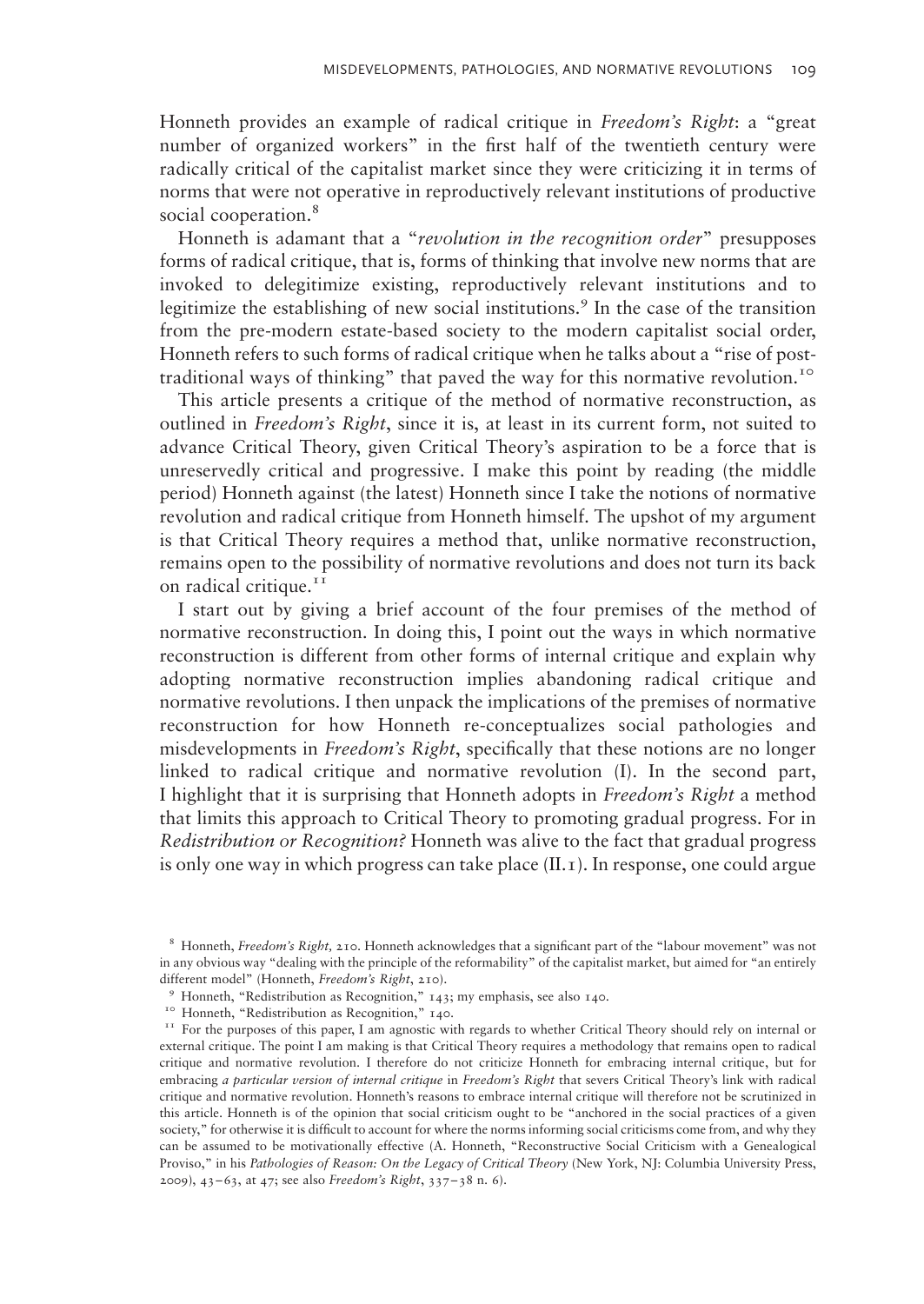that abandoning radical critique and revolutionary progress does not amount to a deficiency. Indeed, while Honneth does not directly argue this, what he says in Freedom's Right about historical progress can be reconstructed as a defence of his method against this worry. I show why this reconstructed defence is unconvincing (II.2). In the final part, I point out two problematic implications of the premises that make up the method of normative reconstruction for the project Honneth pursues in Freedom's Right (III). I show that Honneth's *own* view about the limited scope of application of the method of normative reconstruction and his account of the dangers associated with social misdevelopments give us (additional) reasons to consider this method to be incomplete  $(III, I)$ . Finally, I contend that the explanatory power of Freedom's Right is dubious because methodological premises that form part of normative reconstruction lead Honneth to ignore relevant alternative explanations of processes of deviation and disassociation from norms of social freedom, which he characterizes as social misdevelopments (III.2).

# I. The method of normative reconstruction

The method of "normative reconstruction" underpins Honneth's new approach to the theory of justice and Critical Theory. His account of it is surprisingly short.<sup>12</sup> Honneth also does not demonstrate that this method is compatible with core tenets of Frankfurt School Critical Theory, or superior to alternative approaches to Critical Theory.<sup>13</sup>

What Honneth does say is that the method of normative reconstruction is comprised of four premises. Like Honneth, I will use the term "normative reconstruction" to refer to the distinct method outlined in Freedom's Right that is made up of these four premises.<sup>14</sup>

The first premise of normative reconstruction is the premise of "normative social integration."<sup>15</sup> Honneth assumes that social institutions that are relevant for the reproduction of society "are ultimately regulated by norms that are ethical in the sense that they embody conceptions of shared goods."<sup>16</sup> From this premise Honneth infers that "social orders, without exception, must legitimate themselves in the light of ethical values and ideals that are worth striving for" in the eyes of the members of that society.<sup>17</sup>

<sup>&</sup>lt;sup>12</sup> See Honneth, Freedom's Right,  $1 - 11$ .

<sup>&</sup>lt;sup>13</sup> There are brief discussions of the limits of Rainer Forst's (Honneth, Freedom's Right, 98, 337–38 n. 6) and Habermas's (Honneth, Freedom's Right, 3, 35, 64, 280, 282) approach. I come back to the former in section II.2 below. As for the latter, Habermas confines himself to a normative reconstruction of "the development of the constitutional state" (Honneth, Freedom's Right, 345 n. 1). See [J. Habermas,](#page-22-0) Between Facts and Norms: Contributions to a Discourse Theory of Law and Democracy, trans. W. Rehg (Cambridge: Polity, 1996), 64ff. Honneth insists that if the aim is to give an account of the actuality of social freedom in modern societies, then one has to reconstruct a range of different social spheres – not just constitutional law, but also the market and social practices of a personal nature – and take into account how these spheres interact (Honneth, Freedom's Right, 332).

<sup>&</sup>lt;sup>14</sup> Honneth concedes that his methodological "premises ... cannot be so easily justified in advance, rather they can only be revealed in the course of the investigation" (Honneth, Freedom's Right, 3). I agree, but this does not change the fact that in Freedom's Right Honneth does not do enough to scrutinize some of his methodological premises. See Sections III.2 and III.3.

<sup>&</sup>lt;sup>15</sup> Honneth, Freedom's Right, 4.

<sup>&</sup>lt;sup>16</sup> Honneth, Freedom's Right, 10.

<sup>&</sup>lt;sup>17</sup> Honneth, Freedom's Right, 4.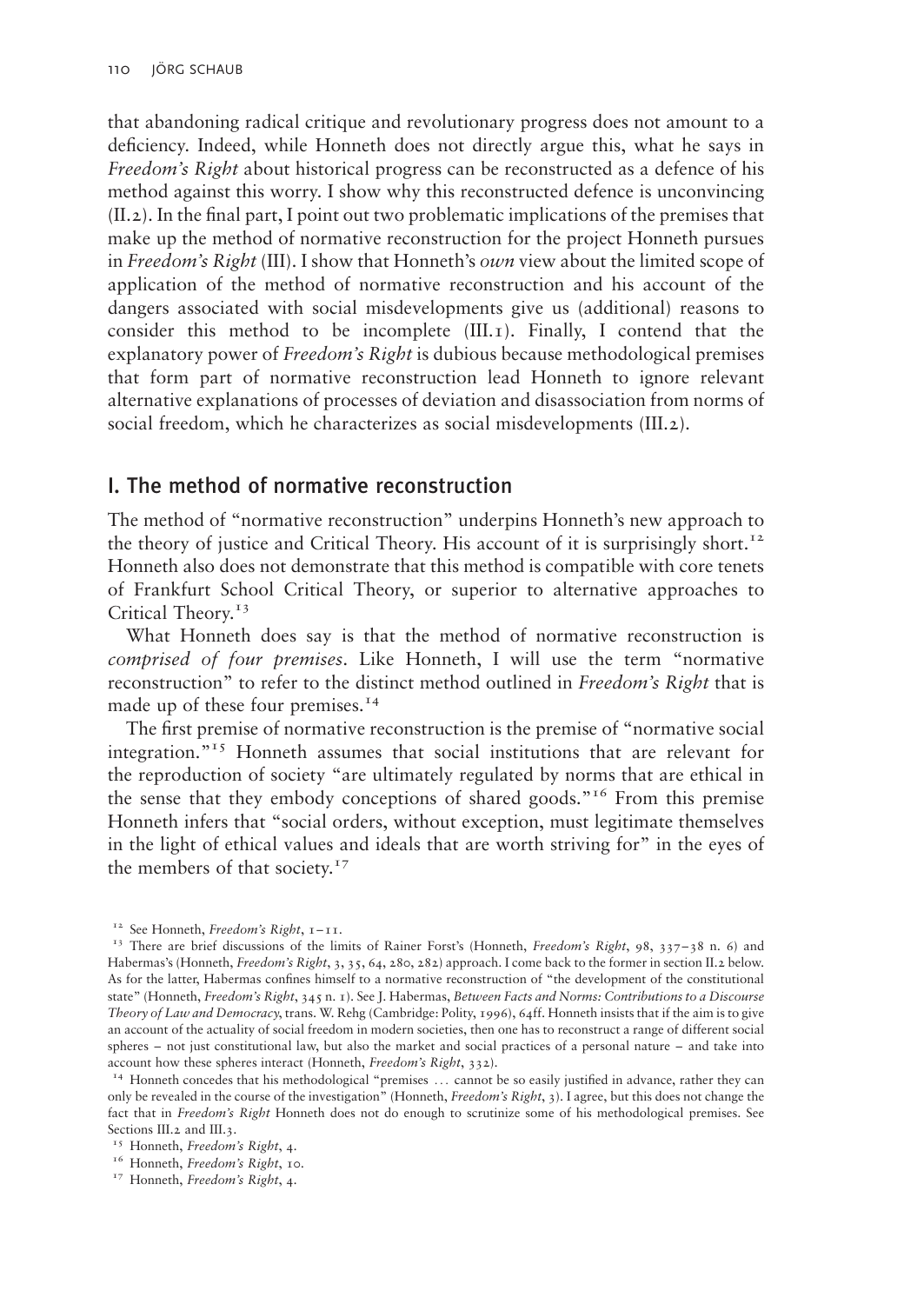The second premise has to be understood in connection with Honneth's attempt to outline an approach to the theory of justice that proceeds by way of an "analysis of society."18 He argues that our notions of justice depend on and "cannot be understood in isolation from" shared ethical values that are already underlying existing institutions that are relevant for social reproduction.<sup>19</sup> However, Honneth makes it clear that not any ethical ideal that is institutionalized, reproductively relevant, and informs what members of society regard as just can become the object of normative reconstruction. Only those "values" underlying reproductively relevant social institutions can become the subject matter of this method that are "normatively superior to historically antecedent social ideals."<sup>20</sup>

The third premise pertains to how normative reconstruction categorizes the elements of social reality and identifies those institutions it needs to reconstruct: "Out of the diversity of social reality" we are supposed to select "those institutions and practices that are truly capable of securing and realizing general values."<sup>21</sup>

The final premise is of particular relevance for my purposes as it concerns the critical dimension of Honneth's project. "Reconstructive criticism" denotes a specific form of internal critique: it ensures that normative reconstruction does not "merely affirm existing instances of ethical life," for it is supposed to reveal "the extent to which ethical institutions and practices do not represent the general values they embody in a sufficiently comprehensive or complete fashion."<sup>22</sup>

The subject matter of my critique is the method of normative reconstruction, not internal critique in general. Reconstructive criticism interacts with the other premises of the method of normative reconstruction and constitutes a particular form of internal critique that is in many respects unlike other forms of internal critique: first, reconstructive criticism entails a commitment to the particular norms that are underlying already existing, reproductively relevant institutions, since all it does is to assess whether these "ethical institutions and practices" could realize the "values they embody" in a more "comprehensive or complete fashion."<sup>23</sup> Other forms of internal critique do not entail such a commitment to the norms already underlying existing institutions. These forms of internal critique thus differ from reconstructive criticism in that they might call for a normative revolution, that is, new norms and institutions, if it turns out that established institutions and the norms underlying them are fundamentally inconsistent or defective. Second, the only kind of progress that normative reconstruction promotes is "gradual" progress because "given practices" are only criticized for not realizing ethical values that are already operative in these institutions in a "better, more perfect or comprehensive way";<sup>24</sup> whereas other forms of internal critique can, as we have just seen, promote revolutionary progress.

<sup>&</sup>lt;sup>18</sup> Honneth, Freedom's Right, 11.

<sup>&</sup>lt;sup>19</sup> Honneth, *Freedom's Right*, 10, also  $4-5$ .

<sup>&</sup>lt;sup>20</sup> Honneth, Freedom's Right, 5, also  $63-4$ .

<sup>&</sup>lt;sup>21</sup> Honneth, Freedom's Right, 10, also 16.

<sup>&</sup>lt;sup>22</sup> Honneth, Freedom's Right, 10, translation amended; also 9.

<sup>&</sup>lt;sup>23</sup> Honneth, Freedom's Right, 10, translation amended.

<sup>&</sup>lt;sup>24</sup> Honneth, Freedom's Right, 9.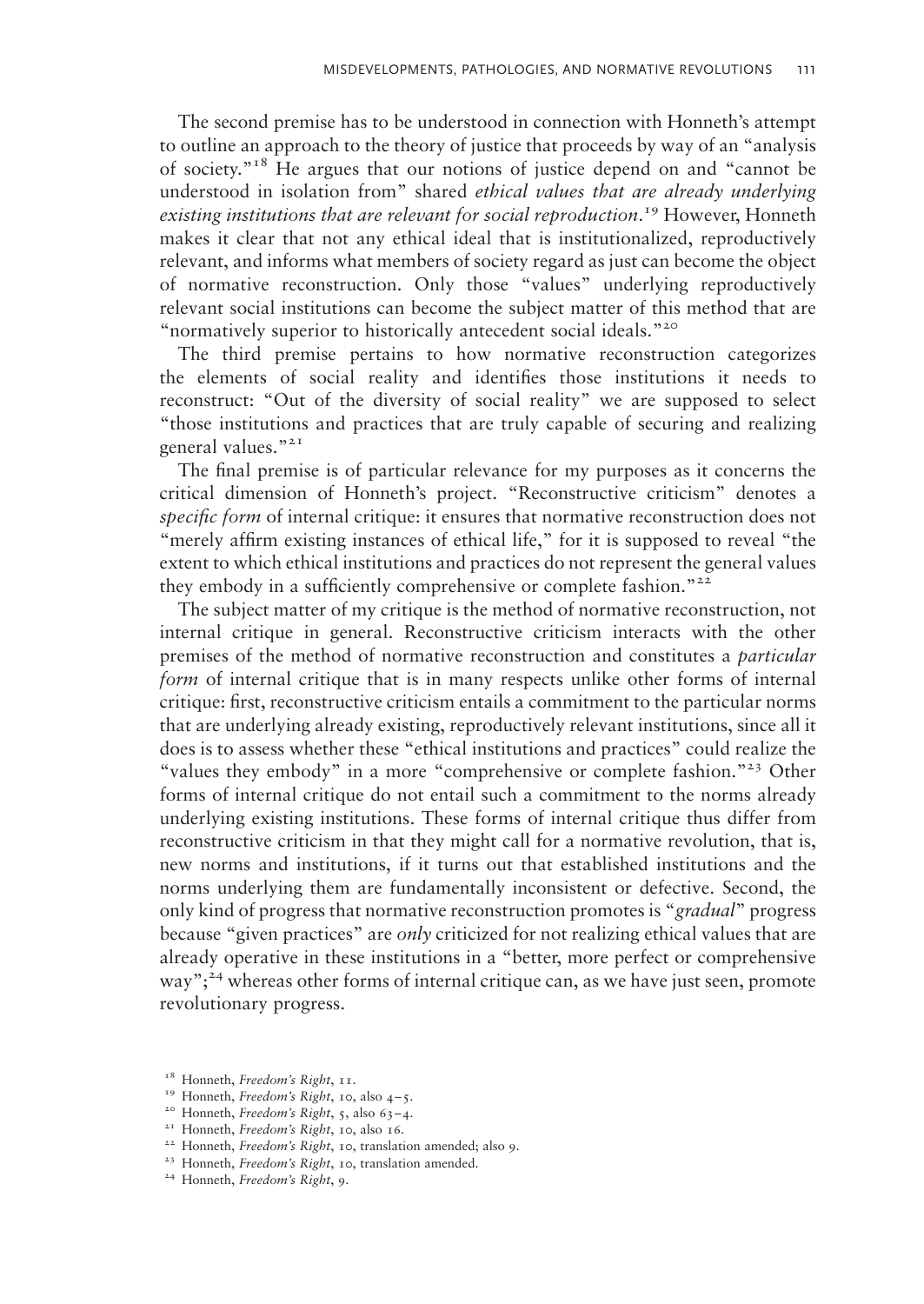There are further differences between reconstructive criticism and other forms of internal critique. For instance, reconstructive criticism interacts with the third premise, according to which those "institutions and practices" that are reconstructed "are truly capable of securing and realizing general values."<sup>25</sup> Other versions of internal critique do not make it a methodological premise that the institutions they are concerned with are capable of realizing the norms that are underlying them. In contrast with normative reconstruction, these forms of internal critique are therefore open to the possibility that existing, reproductively relevant institutions are unable to realize the norms that are (allegedly) operative in them. Finally, normative reconstruction is much more limited in scope compared to other versions of internal critique. One of the premises of normative reconstruction states that only norms that are already underlying existing, reproductively relevant social institutions can become the subject matter of normative reconstruction and, by implication, of reconstructive criticism;<sup>26</sup> other forms of internal critique are, unlike normative reconstruction, open to reconstruct, for instance, the norms informing counter-practices that are driven by negative experiences people have with the norms that are realized by established, reproductively relevant social institutions. A case in point is the radically critical "labour movement" that was not in any obvious way "dealing with the principle of the reformability" of the capitalist market, but aimed for "an entirely different model."<sup>27</sup>

The premises of normative reconstruction also have important implications for how Honneth re-conceives of social aberrations in Freedom's Right, namely, as failures to realize norms that are already operative in social institutions in a "better" or "more  $\dots$  comprehensive" fashion.<sup>28</sup> This involves a shift from his earlier work on social aberrations. Honneth operates in *Freedom's Right* with a new distinction, which we need to briefly review as it plays a role in the later argument.<sup>29</sup>

In Freedom's Right Honneth distinguishes between two types of relationships of recognition: those associated with individual freedom (e.g. legal and moral freedom) and those associated with social freedom (e.g. personal, economic and political relationships). Both concern practices in which participants "ascribe each other a certain status in light of a shared norm – a status that entitles them to the consideration shown them by other subjects."30 In the case of individual freedom "norms of recognition 'regulate' actions in a way that ensures intersubjective coordination." $3<sup>T</sup>$  For example, being recognized as a subject of rights enables me to reject discursive demands and to make it impossible for others to interfere with a permitted course of action. However, acting on the norms of individual freedom "does not itself serve to realize ... aims."32 For instance, noninterference does not

<sup>30</sup> Honneth, Freedom's Right, 124.

<sup>&</sup>lt;sup>25</sup> Honneth, Freedom's Right, 10, also 16.

<sup>&</sup>lt;sup>26</sup> See Honneth, Freedom's Right, 3-4.

<sup>&</sup>lt;sup>27</sup> Honneth, Freedom's Right, 210.

<sup>&</sup>lt;sup>28</sup> Honneth, Freedom's Right, 9.

<sup>&</sup>lt;sup>29</sup> For a critical account of the development of Honneth's thoughts on the notion of social pathology, see [F. Freyenhagen,](#page-22-0) "Honneth on Social Pathologies: A Critique," Critical Horizons, this issue.

<sup>&</sup>lt;sup>31</sup> Honneth, Freedom's Right, 125.

<sup>&</sup>lt;sup>32</sup> Honneth, Freedom's Right, 124.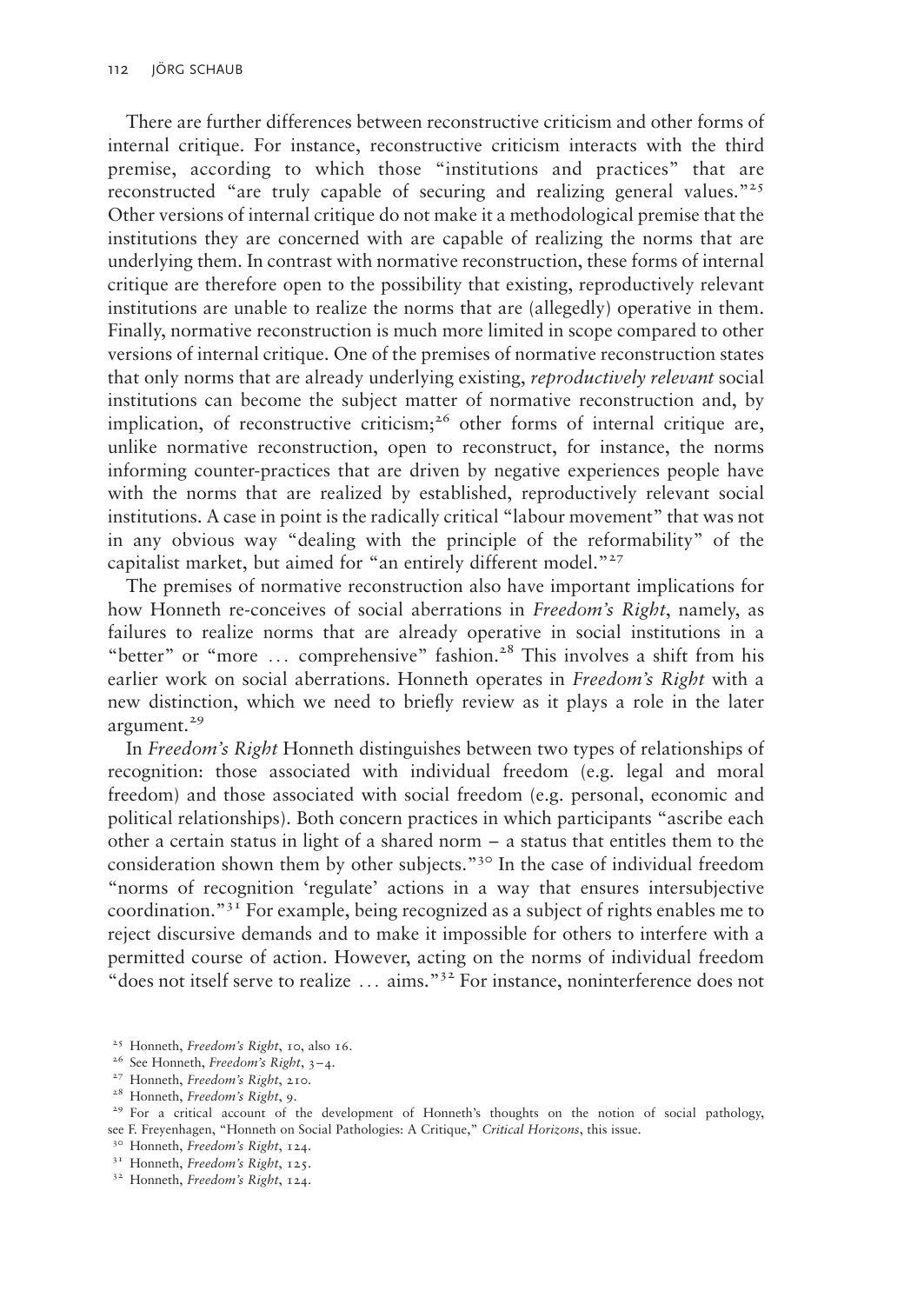suffice for achieving whatever I want to achieve with my actions. For this reason, individual freedom is freedom in the modus of possibility.

This sets apart individual freedom from social freedom. In the latter case, norms of recognition "'constitute' a kind of action that the subjects involved can only carry out cooperatively";<sup>33</sup> and the parties involved realize their aims by acting on the norms of recognition. Social freedom therefore involves a complementarity: it "refers to the reciprocal experience of seeing ourselves confirmed in the desires and aims of the other, because the other's existence" is recognized as "a condition for fulfilling one's own desires and aims."34 The market sphere is thus a sphere of social freedom if the subjects who encounter each other are affirming each other's aims because they are alive to the fact that their aims supplement each other in the sense that the other fulfilling their aim is a precondition of me fulfilling mine, and vice versa.<sup>35</sup> My aim is realized through interactions of this type. Social freedom is therefore freedom in the modus of actuality.

Honneth associates different types of social aberrations with the two types of relationships of recognition. Social pathologies are presented as aberrations related to relationships of individual freedom, whereas social misdevelopments denote aberrations of social freedom. Both forms of aberrations are characterized as socially caused misunderstandings of the norms that are already underlying existing, reproductively relevant social practices, which, in turn, lead to a failure to realize the norms underlying them more adequately.<sup>36</sup> For this reason, the link between both forms of social aberrations, on the one hand, and radical critique and normative revolution, on the other hand, is severed.

"Social pathologies of legal and moral freedom represent social embodiments of misinterpretations for which the rules of action themselves are at least partially responsible,"<sup>37</sup> whereas in the case of social misdevelopments their source "must be sought elsewhere, not in the constitutive rules of the respective system of action."<sup>38</sup> Let me give you an example for each: the socially triggered tendency to withdraw from communicative relationships and to view one's involvements with others almost exclusively from the impersonal standpoint of law is one of Honneth's examples of a legal pathology. Think, for instance, of a husband who, anticipating his divorce, starts to evaluate each and every move he makes strategically according to how it will be evaluated by a judge who has to decide on the custody of the couple's children.<sup>39</sup> The deregulation of the market sphere can serve as an example of a social misdevelopment. For it leads to a situation in which interactions between individuals are less and less about general and reciprocal interest satisfaction.<sup>40</sup>

<sup>33</sup> Honneth, Freedom's Right, 125.

<sup>&</sup>lt;sup>34</sup> Honneth, Freedom's Right, 44-5.

<sup>&</sup>lt;sup>35</sup> See Honneth, Freedom's Right, 45, also 48.

<sup>&</sup>lt;sup>36</sup> See Honneth, Freedom's Right, 86, 128. For a concise account of the similarities and differences between social pathologies and social misdevelopments, see Axel Honneth's remarks in [R. Willig,](#page-23-0) "Grammatology of Modern Recognition Orders: An Interview with Axel Honneth," Distinktion 13, no. 1 (2012): 145–49, here 146. <sup>37</sup> Honneth, Freedom's Right, 128.

<sup>38</sup> Honneth, Freedom's Right, 129.

<sup>39</sup> See Honneth, Freedom's Right, 90–91.

<sup>40</sup> See Honneth, Freedom's Right, 250.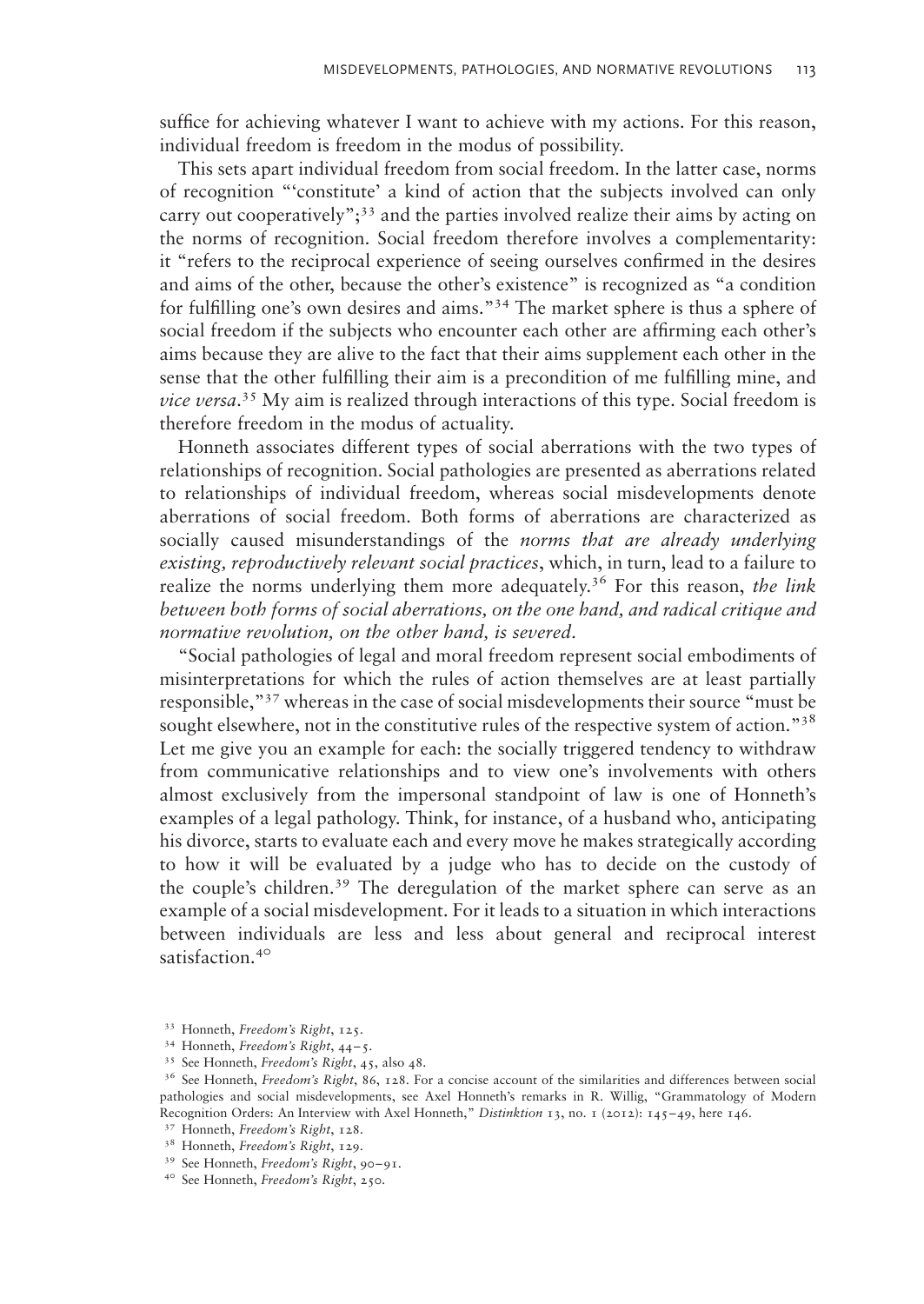# II. Critical Theory without radical critique and revolutionary progress

In the previous section, I have explained why adopting the method of normative reconstruction implies turning away from radical forms of critique and normative revolution. As a consequence, the only kind of progress that the method of normative reconstruction fosters is a form of gradual progress. This is because normative reconstruction is exclusively concerned with how norms that are already operative in reproductively relevant institutions can be realized in a "better, more perfect or comprehensive way."41

The fact that Honneth argues in Freedom's Right for a method for Critical Theory that limits Critical Theory to promoting gradual progress comes as a surprise. For Honneth made it clear in his previous works that gradual progress constitutes only one way in which progress can take place.<sup>42</sup>

## II. 1. Two types of progress

The gradual type of progress that forms part of Freedom's Right is driven by struggles for recognition that are triggered by the "surplus of validity" that "each principle of recognition has" and which sets "in motion" a "moral dialectic between the universal and the particular."<sup>43</sup> By invoking a "universal principles of recognition (love, respect, achievement)" people make "claims related to a particular aspect (need, life-situation, contribution) which has not yet found appropriate consideration."<sup>44</sup> The first type of progress is therefore about more adequate interpretations and/or more comprehensive implementations of already established norms of recognition. A case in point is the campaign for gay marriage where the universal principle of legal equality is invoked to insist on the possibility for gay couples to acquire a legal status that was originally defined without taking non-heterosexual couples into consideration.

In Redistribution or Recognition?, Honneth refers to the second type of progress that is absent from Freedom's Right as a "revolution in the recognition order."<sup>45</sup> Revolutionary progress has to be distinguished from gradual progress because in the former case we are not dealing with processes that lead to a more adequate interpretation and comprehensive realization of norms already underlying existing, reproductively relevant social institutions. Rather, norms that are operative in reproductively relevant social institutions are abandoned in a normative revolution and different norm-institution complexes, that is, new institutions with new underlying norms, are established in the void left behind. Progress here is not gradual. Honneth's paradigm example of a normative revolution that has raised the level of normative social integration is the transition from the pre-modern estatebased society to the modern bourgeois capitalist society.<sup>46</sup> As part of this

<sup>41</sup> Honneth, Freedom's Right, 9.

<sup>42</sup> Honneth, "Redistribution as Recognition," 174. Also [A. Honneth,](#page-22-0) "The Normativity of Ethical Life," Philosophy and Social Criticism (forthcoming).

<sup>43</sup> [Honneth](#page-22-0), "Redistribution as Recognition," 186; translation amended. Also A. Honneth, "Grounding Recognition: A Rejoinder to Critical Questions," Inquiry 45, no. 4 (2002): 499 –519, here 517.

<sup>44</sup> Honneth, "Redistribution as Recognition," 186; translation amended.

<sup>45</sup> "Redistribution as Recognition," 143; my emphasis, see also 140.

<sup>46</sup> Honneth, "Redistribution as Recognition," 138–50.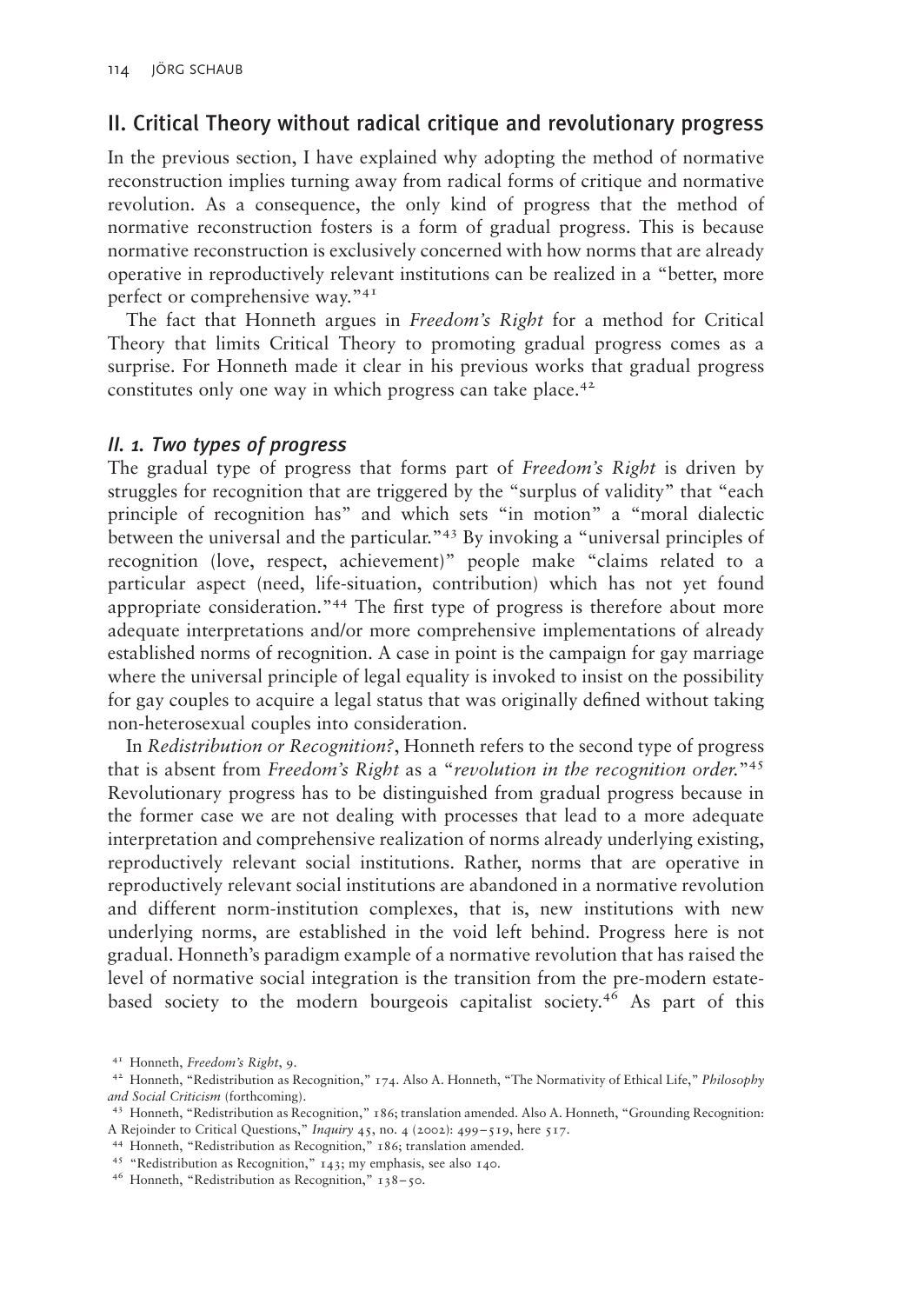revolution, the "pre-modern concept of honor" is abandoned and replaced by a "democratized" notion of equal respect and a "meritocratized" notion of esteem that tracks a person's contributions to society.<sup>47</sup> What is crucial is that neither of the two new norms of recognition can be understood as a more adequate interpretation of the "pre-modern concept of honor."

Honneth's view on progress in Redistribution or Recognition? can therefore be summarized as follows: in addition to gradual progress there is revolutionary progress. Revolutionary progress can raise the level of normative social integration, and has to be accompanied by forms of radical critique. For a normative revolution presupposes that existing, reproductively relevant social institutions are challenged with reference to norms that are not yet operative in these reproductively relevant institutions.

## II. 2. Is abandoning normative revolution and radical critique a fault?

Given Honneth's belief that revolutionary progress is possible and that it presupposes radical critique, the question arises why he does not think that it amounts to a deficiency of the method of normative reconstruction that it turns its back on normative revolution and radical critique. Honneth does not defend normative reconstruction directly against this worry. The purpose of this section is therefore to identify those resources in Freedom's Right that Honneth could draw on in order to support his view that abandoning normative revolution and radical critique is not a shortcoming. The most promising candidate for such a reply is Honneth's account of historical progress. I will scrutinize this account in form of reconstructed replies and show that none of them is ultimately convincing.

### II. 2. a. Social reproduction and progress

One line of defence that is available to Honneth consists in combining the premise of "normative social integration" and one aspect of the second premise: Honneth maintains that one has to show that the established "social ideals"<sup>48</sup> that become the object of normative reconstruction "are not only socially but also morally valid."49 For him, this requires to demonstrate that these established values are "normatively superior to" those realized in "historically antecedent" normative orders.<sup>50</sup> Therefore normative reconstruction is "only possible" if it entails a procedure to conduct such a "normative comparison."<sup>51</sup>

Against this backdrop, we can ascribe to Honneth the following view: normativereconstructive Critical Theory does not need to concern itself with radical critique or normative revolutions because normative reconstruction pertains only to societies whose reproductively relevant norm-institution complexes are, from a backward looking perspective, the normatively most advanced.

There are two problems with this argument. First, the resources Freedom's Right encompasses to make a case for the historical superiority of the liberal-capitalist do

<sup>47</sup> Honneth, "Redistribution as Recognition," 141.

<sup>48</sup> Honneth, Freedom's Right, 4, also 10.

<sup>49</sup> Honneth, Freedom's Right, 64.

<sup>&</sup>lt;sup>50</sup> Honneth, Freedom's Right, 5.

 $5<sup>T</sup>$  Honneth, Freedom's Right, 63-4.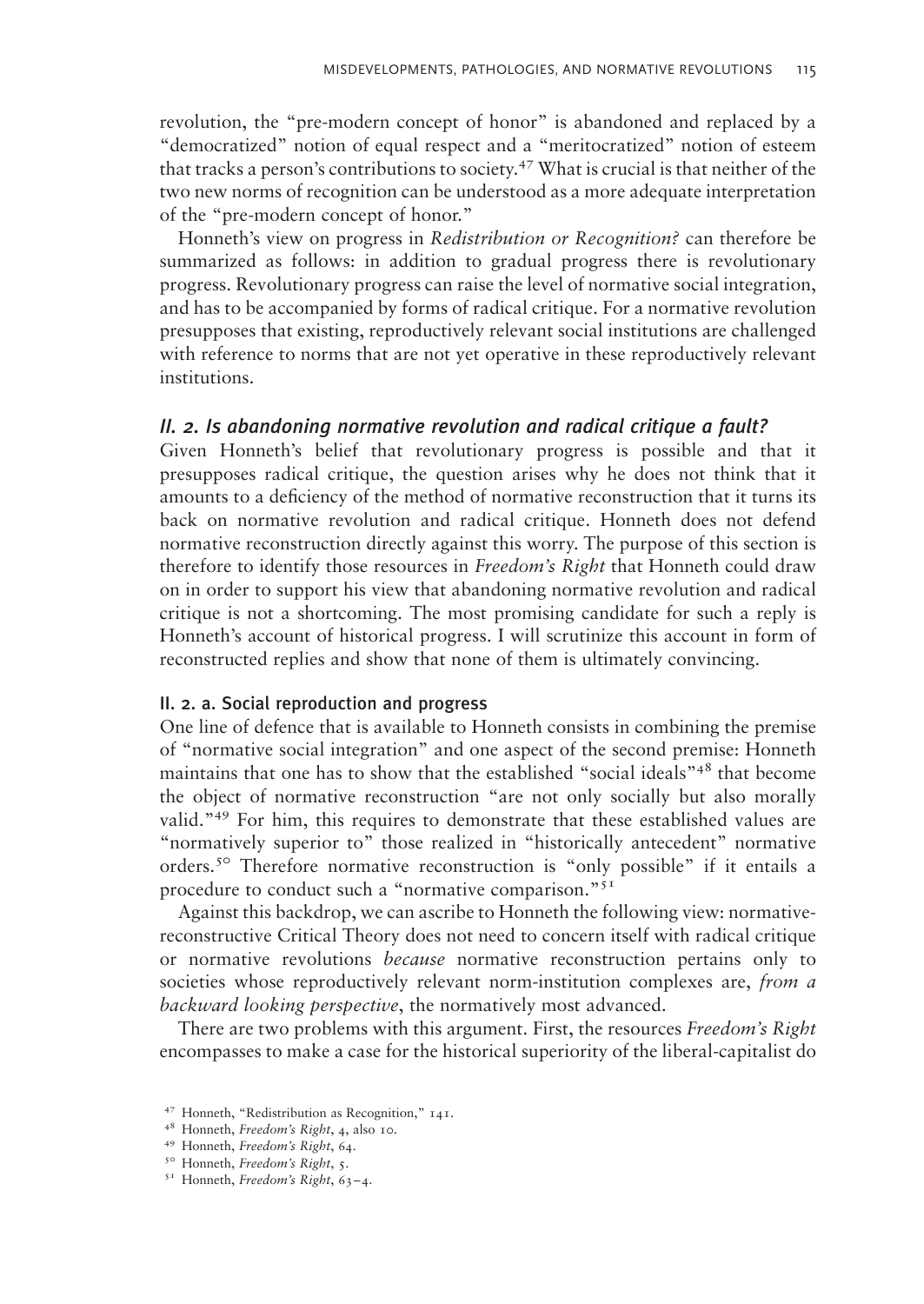not add up to a convincing argument. Second, and more importantly, even if he succeeded to show that the liberal-capitalist order is normatively superior in this backward looking sense, this would still not suffice to demonstrate the irrelevance of radical critique and normative revolution. I will deal with both problems in turn.

Honneth's "'transcendental' interpretation of ... historical progress" can be read as an attempt to underpin the alleged historical superiority of the liberalcapitalist social order.<sup>52</sup> This "'transcendental' interpretation" rests on the assumption that the "fact that subjects actively preserve and reproduce freedomguaranteeing [freiheitsverbürgende] institutions is theoretical evidence of their historical value."<sup>53</sup>

Since it is not entirely clear what Honneth has in mind when he refers to "freedom-guaranteeing institutions," I will distinguish a strong from a weak reading of this argument and show that neither is fit for purpose.

The strong reading involves the plausible claim that the active participation of subjects in the reproduction of a *genuinely* free society could be regarded as a vindication of the validity of the norms that are underlying its institutions. For in a genuinely free society acceptance of these norms cannot be the effect of power, that is domination, discipline, inculcation of beliefs and so on.<sup>54</sup> But simply stating that *in a genuinely free society* there is a connection between active participation, on the one hand, and the society in question having historical value, on the other hand, does nothing to establish that liberal-capitalist societies are genuinely free societies, as would be required on the strong reading. For this reason, one cannot simply infer from people's participation in liberal-capitalist societies that they are the historically most progressive social formation. Furthermore, one might be worried about a burden of proof that Honneth incurs on the strong reading. He would have to establish that liberal-capitalist societies are genuinely free societies. This, in turn, would require an argument to the effect that we have reached the end of normative-progressive history. Honneth does not present such an argument and it is hard to imagine how it would look. The strong version of the "'transcendental' interpretation of ... historical progress" is therefore, at least in its present form, unconvincing.<sup>55</sup>

According to the weak reading of the argument, participation in any society that protects some basic liberties and is able to reproduce itself without the need to take recourse to excessive brute force shows that this social order is historically superior to all other social formations. This claim does not sit well with one of the core insights of Frankfurt School Critical Theory.<sup>56</sup> Theorists in this tradition typically deny that we can directly infer from people's active participation in a society that guarantees some basic liberties that it really is legitimate and normatively superior

<sup>&</sup>lt;sup>52</sup> Honneth, *Freedom's Right*, 59. For a different version of this argument, see [A. Honneth](#page-22-0), "The Irreducibility of Progress: Kant's Account of the Relationship between Morality and History," in his Pathologies of Reason (New York: Columbia University Press, 2009),  $1 - 18$ .

<sup>53</sup> Honneth, Freedom's Right, 59; translation amended.

<sup>54</sup> See, for example, [R. Geuss](#page-22-0), The Idea of a Critical Theory: Habermas & the Frankfurt School (Cambridge: Cambridge University Press, 1981), 45–54.

<sup>55</sup> Honneth, Freedom's Right, 59.

 $56$  For a similar line of critique see [A. Allen,](#page-22-0) The End of Progress: De-Colonizing Critical Theory (forthcoming).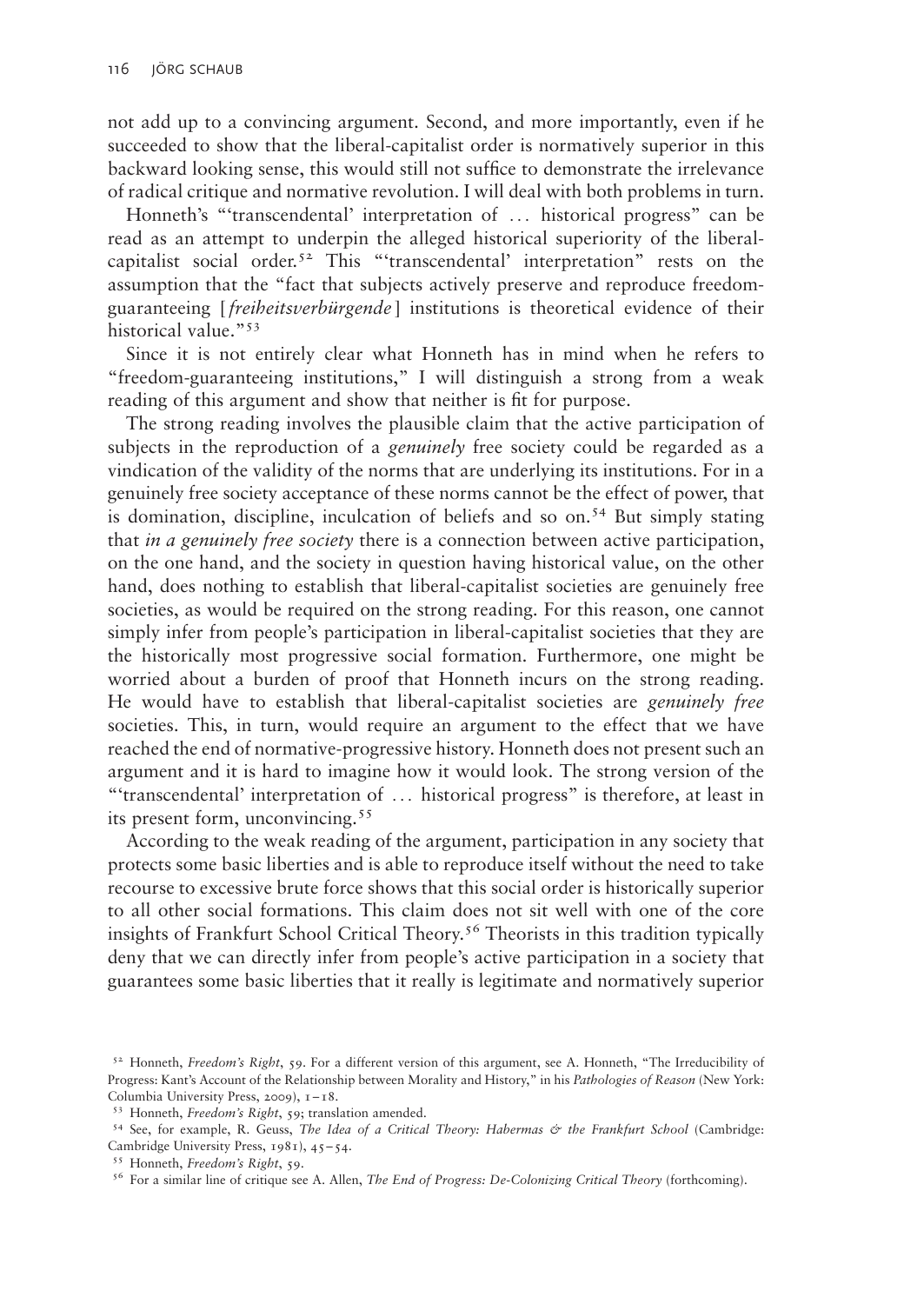to prior orders since people might nonetheless be living "in circumstances where they are ... unduly ... pressured, or influenced, in conditions of gross ignorance or false beliefs."<sup>57</sup> For this reason even a liberal political realist like Williams invokes the "Critical Theory Principle" which states that de facto "acceptance of a justification does not count if the acceptance itself is produced by" the "power which is supposedly being justified."<sup>58</sup> It is, of course, "difficult" to make "good on claims of false consciousness" because it requires "deciding what counts as having been 'produced by' ... power in the relevant sense."<sup>59</sup> But the fact that it is difficult to tell apart genuine acceptance from acceptance that is the effect of power gives us no reason to simply abstract from this possibility. On the contrary, it gives us a reason to turn our attention to the actual "legitimatory mechanisms available in a given society" and the "more subtle forms" of power that are deployed.<sup>60</sup> In any case, we have no reason to regard active participation in a society that protects some basic liberties as a reliable indicator for it being normatively superior to all social formations preceding it. I have considered this weak reading as it is not ruled out by the ambivalent formulation that Honneth provides, and it constitutes the only straightforward alternative to the strong reading, which itself is tainted with serious problems.

The failure of Honneth's quasi-transcendental arguments is aggravated by the fact that Freedom's Right entails an objection that undermines Honneth's alternative strategy to conduct normative comparisons between recognition orders. Honneth used to invoke two standards to establish progress within and between different recognition orders. The two criteria are: (a) "increases in individuality," $61$ that is, "the increase of opportunities to legitimately articulate parts of one's personality"; $62$  and (b) increases in "social inclusion," $63$  that is, processes that expand "inclusion of subjects into the circle of full members of society."<sup>64</sup> However, this alternative strategy gives rise to a dilemma. The first horn of the dilemma consists in the fact that standards of this kind (even if they can be shown to be trans-historically and trans-contextually valid) are denounced in Freedom's Right as abstract, empty and useless. This becomes apparent in Honneth's discussion of Rainer Forst's notion of a "right to justification." If Forst's abstract criterion of "mutual justifiability ... is of little use" and "remains entirely empty,<sup>"65</sup> then the same holds true for Honneth's criteria of individuality and inclusiveness since in both cases "determining what counts as" promoting the standard in question "can ultimately only be judged in terms of the ideal *actually institutionalized*<sup> $66$ </sup> in a particular social order. This brings me to the second horn

<sup>57</sup> Geuss, The Idea of a Critical Theory, 50.

<sup>58</sup> [B. Williams](#page-22-0), In the Beginning Was the Deed: Realism and Moralism in Political Argument (Princeton, NJ: Princeton University Press, 2005), 6, see also 82.

<sup>59</sup> Williams, In the Beginning Was the Deed, 6.

<sup>&</sup>lt;sup>60</sup> Williams, In the Beginning Was the Deed, 6; see also [R. Geuss,](#page-22-0) Philosophy and Real Politics (Princeton, NJ: Princeton University Press, 2008), 33.

 $61$  Honneth, "Grounding Recognition," 511.

<sup>62</sup> Honneth, "Redistribution as Recognition," 184–85.

<sup>63</sup> Honneth, "Grounding Recognition," 511.

<sup>64</sup> Honneth, "Redistribution as Recognition," 185.

 $65$  Honneth, Freedom's Right, 338 n. 6, also 64-6.

<sup>&</sup>lt;sup>66</sup> Honneth, *Freedom's Right*, 5; my emphasis.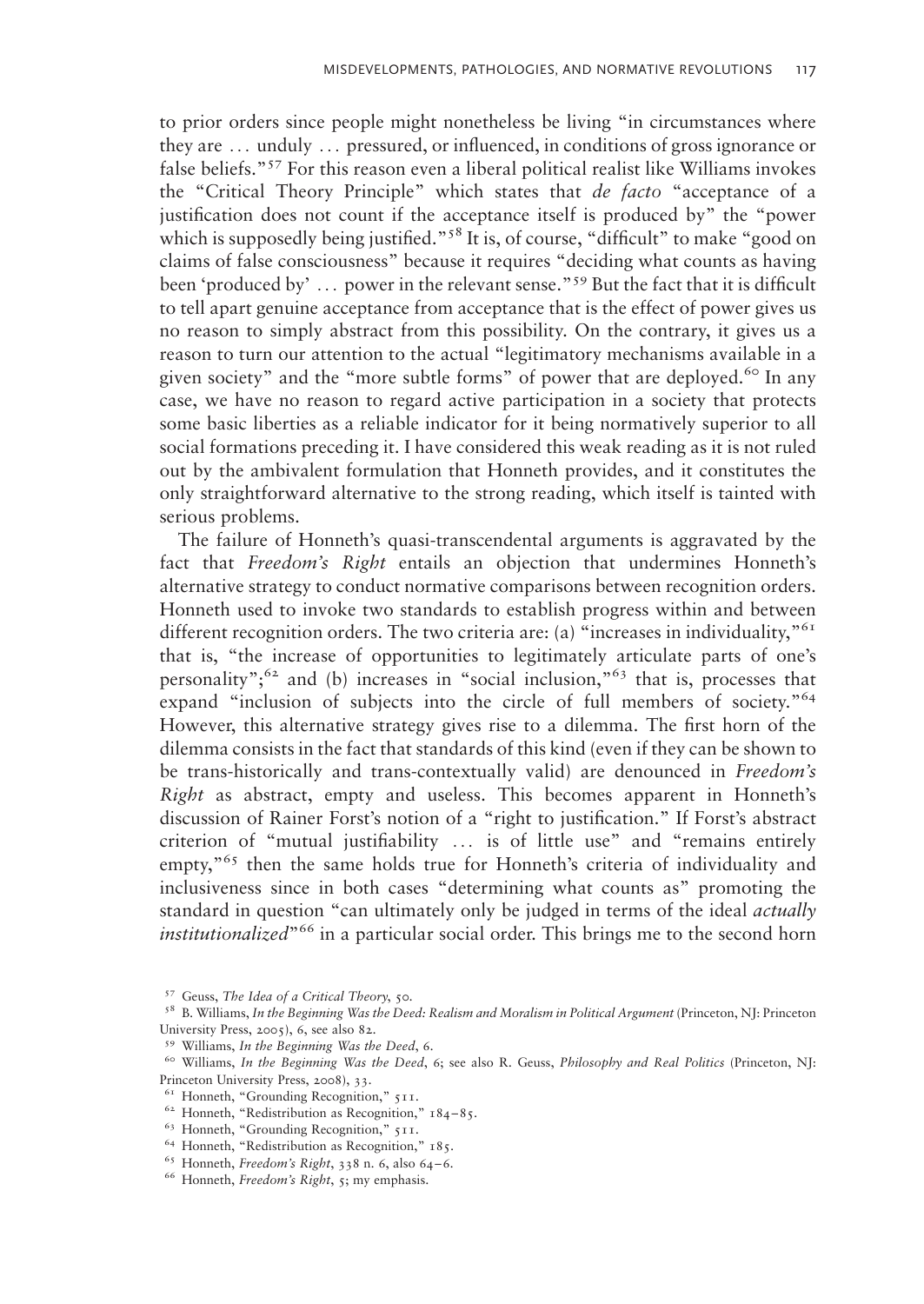of the dilemma: if Honneth is correct and we have to draw on the particular interpretations of these standards that are reflected in social institutions that make up a particular social formation, then this amounts to abandoning the aspiration to "adopt a neutral perspective" that would put us in a position to make normative comparisons between normative orders.<sup>67</sup>

Against this backdrop, we can now consider another line of defence that Honneth does not envisage. Instead of arguing that liberal-capitalist societies are genuinely free (as is required by the strong version of the "'transcendental' interpretation of ... historical progress"), Honneth could claim that they realize the most plausible conception of freedom that is historically available. The problem with this rejoinder is that it is not clear what standard Honneth could invoke to support the claim that the liberal-capitalist order realizes the most plausible conception of freedom. For this standard is, according to Honneth, either transhistorical and trans-contextual, but then too abstract and therefore useless; or historical (at least in its interpretation), but then not suitable to underpin normative comparisons between different (historically existing) recognition orders (since these judgements would be at best expressive of how things look to us from within our own recognition order).

In sum, Honneth's arguments for the normative superiority of the liberalcapitalist order fail.

## II. 2. b. Progress: backward looking and forward looking

The difficulties Honneth faces do not end here: even if his comparative arguments were convincing and he succeeded in demonstrating that the liberal-capitalist social order is normatively superior to all past social formations, this still would not suffice to show that radical critique and normative revolution are irrelevant. In order to arrive at this conclusion, Honneth would have to show that forms of critique and dimensions of change that are not grounded in norms that are already underlying reproductively relevant social institutions can be considered "superfluous once we can prove that the prevailing values are normatively superior to historically antecedent social ideals."<sup>68</sup> The reasons why this superfluity-claim rests on a mistake become apparent if we return to Honneth's paradigm example of revolutionary progress.

Let us assume, in line with Honneth's general view of history as a process of cumulative learning, that before the estate-based order was replaced by the liberalcapitalist order, the former was the normatively most advanced social formation.<sup>69</sup> This means that in the age of the estate-based social order the norms underlying existing institutions could have become the subject matter of normative reconstruction. However, the radically critical work that paved the way for what Honneth considers to be the normatively superior social formation, namely, the liberal-capitalist order, back then fell outside the scope of, and would have been considered irrelevant by, normative-reconstructive Critical Theory since the norms

<sup>67</sup> Honneth, Freedom's Right, 5.

<sup>68</sup> Honneth, Freedom's Right, 5.

<sup>69</sup> For a concise account of Honneth's understanding of history, see Honneth, "The Normativity of Ethical Life."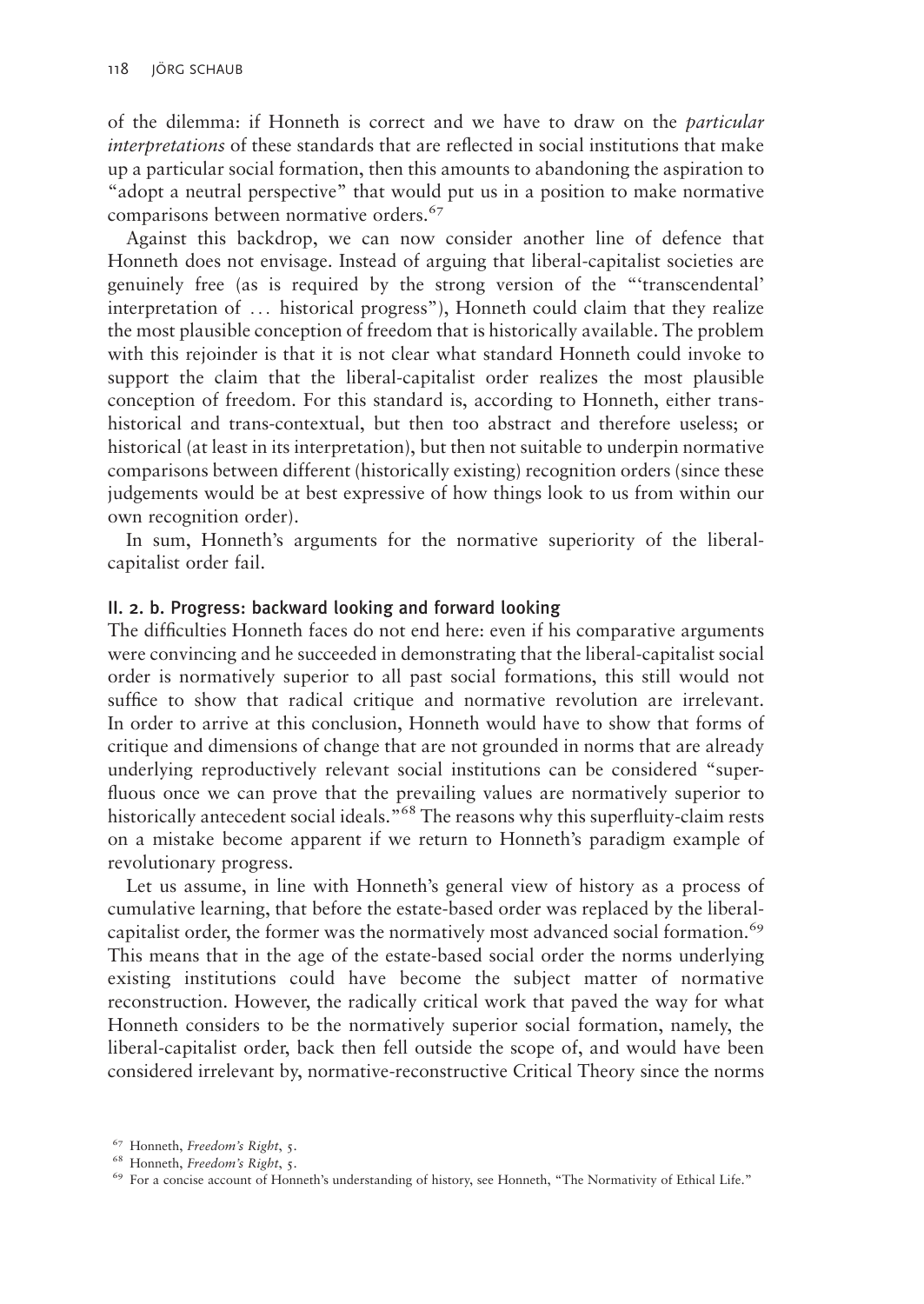now underlying liberal-capitalist institutions were, at that time, not underlying institutions that were relevant for the reproduction of the existing estate-based social order. From the standpoint of normative reconstruction, criticisms of the estate-based order in terms of proto-liberal-capitalist norms would have to be considered a social misdevelopment or a social pathology insofar as these criticisms aimed at eroding the established estate-based order.

Note that I am merely claiming that proto-liberal capitalist norms were, at a particular point in time, not underlying reproductively relevant social institutions. I do not argue that proto-liberal-capitalist norms and practices did not exist (or reject the claim that proto-liberal-capitalist norms and practices could only evolve in response to socio-economic developments that took place at a particular point in history). Nothing I say commits me to the view that we have to conceive of radically critical activities and counter-practices as external to an existing recognition order. My position is perfectly compatible with regarding them as being triggered by historically and contextually specific negative experiences with established, reproductively relevant norm-institution complexes.

What this example demonstrates is that if Critical Theory's aim is to be a force that is truly progressive and unreservedly critical of the status quo, then critical theorists should not adopt a method that considers radical critique and normative revolutions "superfluous" under conditions in which the existing order is, from a backward looking perspective, the most progressive.<sup>70</sup>

Honneth's backward looking perspective cannot explain why it is not a mistake to abandon radical critique and normative revolution because providing an argument to this effect would require to show – and this is something he does not even attempt to do in *Freedom's Right* – that the current social order is the best possible order that is available at that point in history. However, Honneth's own example of the revolutionary transition from the estate-based to the liberalcapitalist order illustrates that this cannot be inferred from a social order being normatively superior to all its predecessors.

What is more, the example suggests that practices that are radically critical in the sense that they are not grounded in but challenge established, already reproductively relevant norm-institution complexes play a key role in making (potentially superior) alternatives to the existing order available. For these practices tentatively articulate new norms and rehearse corresponding forms of cooperation in the interstices of the existing social order that is to be overcome.

The point of my critique of normative reconstruction is not that there is something wrong with Critical Theory exploring the "neglected potential of already existing institutions."71 I am also not saying that defending existing institutions and promoting forms of gradual progress is always the wrong thing to do. Politically speaking, it might be the best strategy available to us under given historical circumstances: for example, if chances for revolutionary change are miniscule and/or no promising "practical alternatives" have emerged yet and/or existing institutional arrangements are under such a comprehensive attack thatit becomes more and more difficult for participantsin

<sup>70</sup> Honneth, Freedom's Right, 5.

<sup>71</sup> Honneth, Freedom's Right, 10.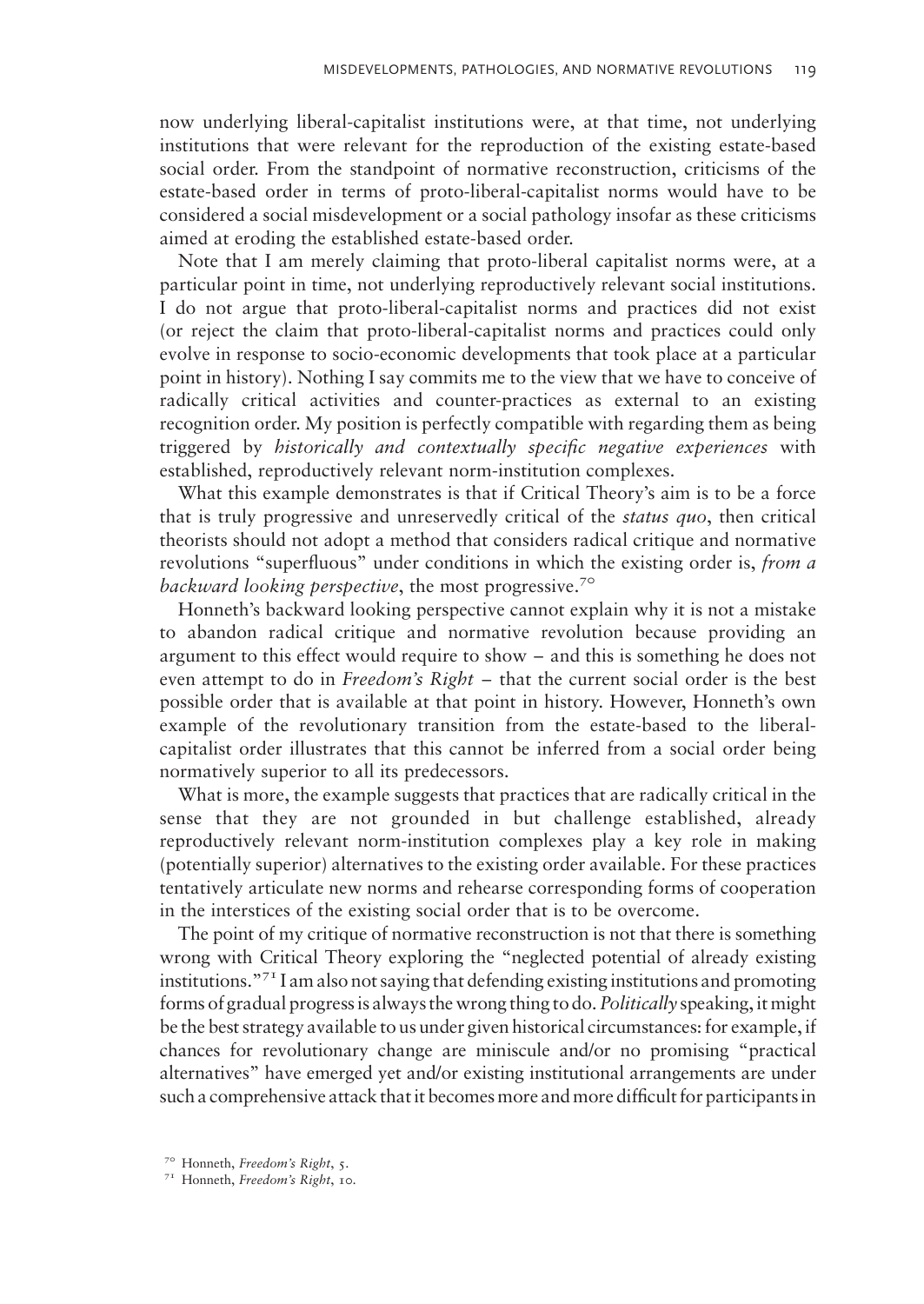these social formations to comprehend the original appeal of these norm-institution complexes.72 Furthermore, current social institutions might still provide some or most people with some freedom to critically engage with the status quo, and this freedom might be currently in danger of being further undermined. Being a critical theorist is thus perfectly compatible with being a political realist of sorts who tries to prevent things from getting even worse, or attempts to seize opportunities for further gradual progressive reforms that expand already established freedoms.73My point is that these sensible political considerations should not be confused with methodological issues. The latter are situated at a different level. For this reason, none of the above mentioned political considerations can be invoked to support the view that Critical Theory should adopt a method that, like the method of normative reconstruction, limits Critical Theory to concern itself exclusively with norms that are already underlying reproductively relevant institutions and the promotion of gradual progress. As a method for Critical Theory, normative reconstruction is therefore too narrow and in need of revision. However, this does not amount to denying the value of the project pursued in Freedom's Right. It is important to reconstruct the norms underlying the existing liberal-capitalist recognition order since we need a better grasp of the norminstitution complexes of which it is composed as well as their potential and the social developments that thwart this potential. All I am saying is that doing thisis not enough, given the aspirations of Critical Theory.

# III. Radical critique, normative revolution and the shortcomings of Freedom's Right

In the final part of this paper, I want to explain why abandoning radical critique and normative revolution not only leads to a stinted account of Critical Theory, but also threatens the cogency of the project Honneth pursues in Freedom's Right. First, I argue that in addition to the reasons outlined in section II, Honneth *himself* provides us with further reasons for considering the method of normative reconstruction to be incomplete (III.1). Then I explain why normative reconstruction threatens to undermine the explanatory power of Freedom's Right (III.2).

# III. 1. The incompleteness of normative reconstruction

I have demonstrated in section II that Freedom's Right entails no argument to the effect that abandoning radical critique and normative revolution does not render the method of normative reconstruction incomplete. Now I show that Honneth himself gives us (inadvertently) two further reasons for regarding normative reconstruction as incomplete as a method of Critical Theory: first, since this method applies only to the normatively most advanced social formations it cannot be the sole approach to Critical Theory. Otherwise (currently existing) less advanced social formations would fall, in principle, outside the scope of Critical Theory, despite the fact that they also need to be subjected to social criticism.

<sup>72</sup> Honneth, Freedom's Right, 196.

<sup>73</sup> For an account of Adorno's engagement with politics that could be described as critically realist along these lines,

see [F. Freyenhagen,](#page-22-0) "Adorno's Politics," *Philosophy & Social Criticism 40, no.* 9 (2014): 867–93.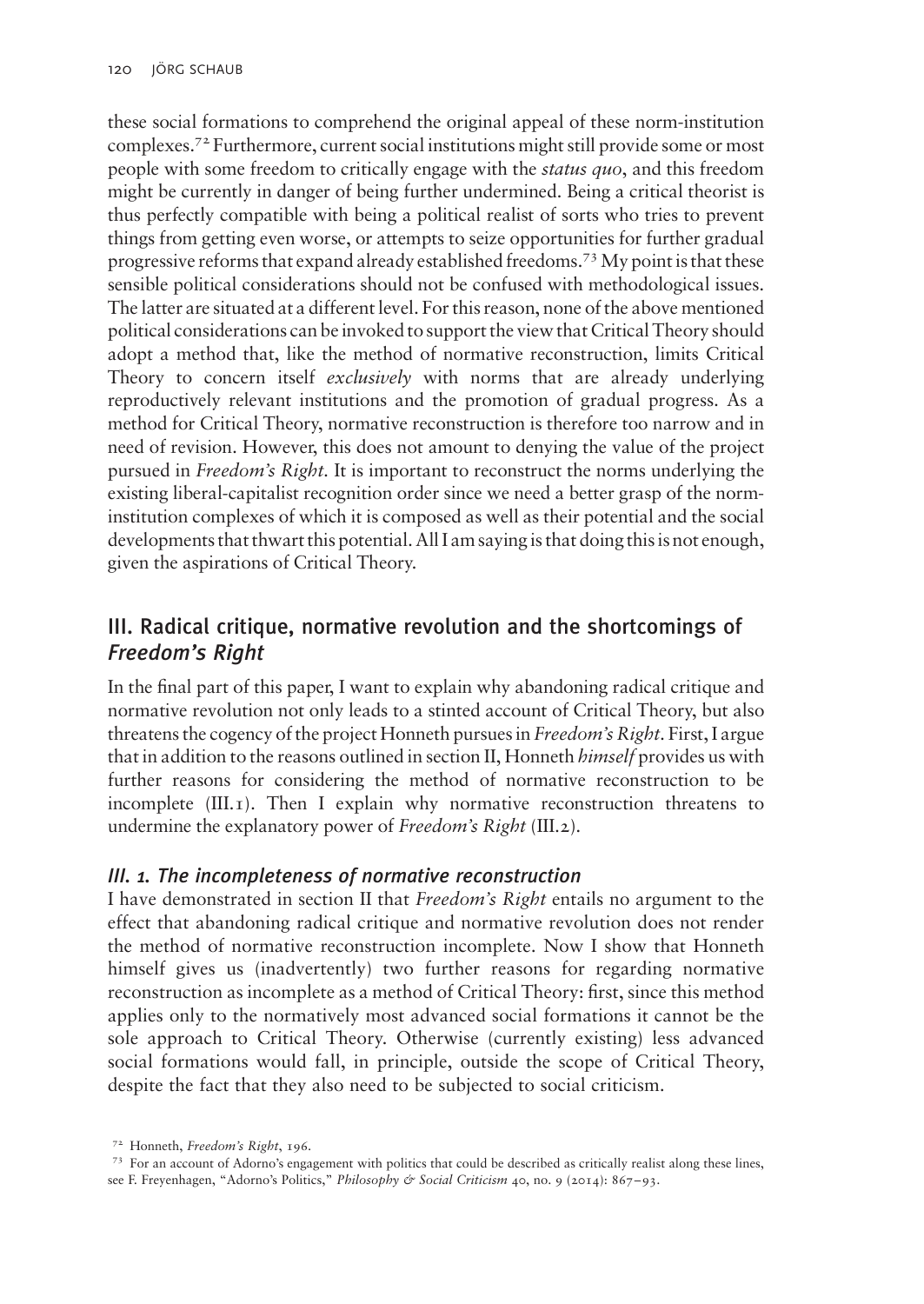It could be argued that in such a situation there is not much work left to do for Critical Theory *qua* theory. However, it might not be unequivocally clear whether a social order is less advanced than others, and theorizing might, thus, be necessary to establish this. Critical Theory could remind us in a systematic fashion of why we consider certain social formations less advanced in comparison with others. Also, Critical Theory might still play a role in dismantling defences of these less advanced social formations. Finally, it is a distinctive feature of Critical Theory that its theoretical aims are linked with the practical aim of emancipation: Critical Theory attempts to explain not only how particular injustices are produced and obfuscated, it also aims to account for how knowledge can be converted into emancipatory practices in concrete historical circumstances.74

The second reason to consider normative reconstruction to be incomplete is directly linked to Honneth's account of the dangers associated with social misdevelopments. The form of reconstructive criticism that normative reconstruction makes possible presupposes that norms of social freedom are still underlying those institutions that are relevant for social reproduction. But this very presupposition could be soon (or already has been) undermined by the kind of social misdevelopments to which Honneth draws our attention.<sup>75</sup> Social misdevelopments might not only bring about an imperfect realization of norms of social freedom, they can also bring about transformations of norm-institution complexes that culminate in the replacement of the norms that are operative in them. In short, Honneth identifies a great danger, namely, that social misdevelopments could eliminate norms of social freedom underlying existing institutions, but he nonetheless adopts a method that falls silent in the very moment this danger materializes. In such a situation normative reconstruction does not even provide us with the resources to continue speaking of a social misdevelopment, since this particular form of internal critique requires that the norms of social freedom are *still* operative in the institutions in question.<sup>76</sup> It is this peculiar feature of normative reconstruction that demonstrates its incompleteness and suggests that Honneth fails to draw the lesson from his own analysis.

This is also not a far-fetched scenario. Honneth wonders, for example, if we are already in a situation in which the understanding of the market as a sphere of social freedom has been abandoned as a consequence of processes of the "disorganization of capitalism ... under the pressure of economic globalization," processes of "individualization of responsibility" and the "commercialization" of more and more aspects of social life.77 He contends that as a consequence of these processes "an interpretation of the capitalist market" might have already "come to dominate according to which the market constitutes a sphere of individual rather than social freedom."78

<sup>74</sup> See Honneth, "A Social Pathology of Reason," 36.

<sup>75</sup> See Honneth, Freedom's Right, 213, 222, 252.

<sup>76</sup> See Honneth, Freedom's Right, 250.

<sup>77</sup> Honneth, Freedom's Right, 251.

<sup>78</sup> Honneth, Freedom's Right, 249. A transformation of this kind would also explain "the missing [widespread] outrage" (Honneth, Freedom's Right, 249, also 250–51) about those developments that (further) undermine the market as a sphere of social freedom.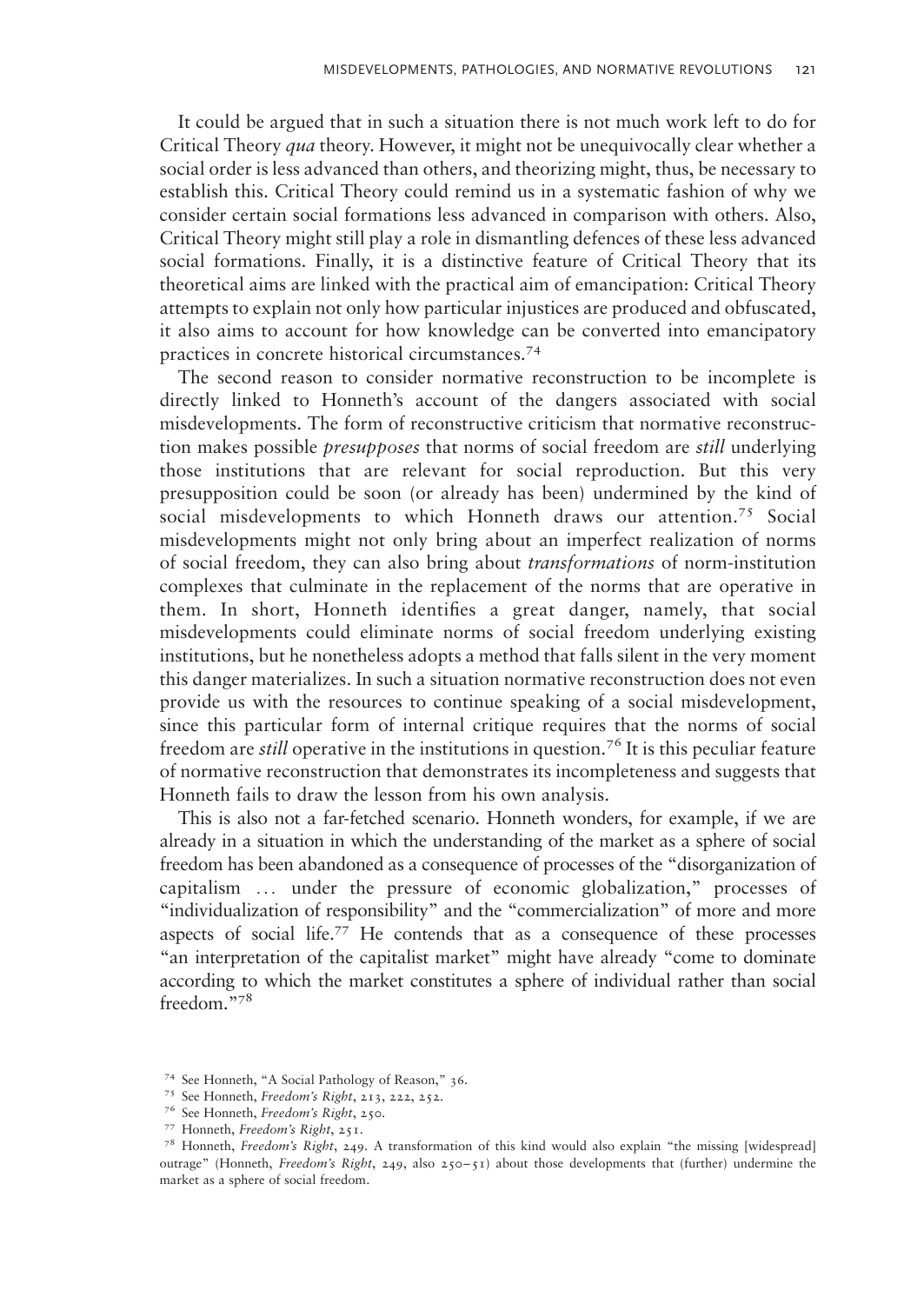Implied in such a transformation is a disassociation from norms of social freedom. Therefore the legitimacy of the (post social freedom) market would not be undermined by its failure to realize norms of "social freedom" that once "constituted the basis for the legitimacy of the market."<sup>79</sup> For if social misdevelopments have transformed people's normative expectations, then they will no longer expect markets to provide "everybody the opportunity to satisfy their interests in free reciprocity."80 Instead, they now regard the market as a sphere in which individuals can, in competition with others, legitimately pursue the maximization of their own interests without having to take the interest satisfaction of others into consideration.<sup>81</sup>

Honneth does acknowledge that a transformation in the operation and "interpretation of the market ... poses a problem for ... normative reconstruction" since in such a situation "we cannot rely on normative countermoves" because normative expectations have changed.<sup>82</sup> This is, indeed, a serious problem, but what is more troubling for normative reconstruction as an approach to Critical Theory is that after the transformation has taken place it cannot even explain why the disappearance of normative counter-movements is something that should trouble us. In fact, by treating active participation in a social sphere as a reliable indicator for its being part of the normatively most advanced social formation, Honneth effectively insulates the changed market sphere from critique.

In short, normative reconstruction is incomplete because once norms of social freedom are left behind, the only forms of critique that provide us with a critical perspective are those that invoke norms of social freedom that are no longer, or not yet, underlying existing, reproductively relevant market institutions. Of course, we cannot anticipate the range of negative experiences people will have in a post social freedom market, nor their normative innovations that attempt to capture these experiences, but we can be sure that normative reconstruction will be deaf to these experiences and norms (unless, of course, those championing these radically critical norms have already succeeded in transforming the economic sphere once more in the light of new norms).

Adopting normative reconstruction will therefore make critical theorists passive bystanders in these emancipatory struggles against post social freedom markets, instead of partisan participants in them; and this is not what we should expect from Critical Theory.

### III. 2. Capturing the phenomenon: the possibility of disillusionment

I would like to conclude my discussion of normative reconstruction by highlighting a problem concerning the explanatory power of Honneth's interpretation of processes of deviation and disassociation from established norms of social freedom. Normative reconstruction suggests a particular account of these processes as socially caused misinterpretations of these norms, which,

<sup>79</sup> Honneth, Freedom's Right, 252.

<sup>80</sup> Honneth, Freedom's Right, 250.

<sup>&</sup>lt;sup>81</sup> Honneth, Freedom's Right.

<sup>82</sup> Honneth, Freedom's Right, 252, also 213.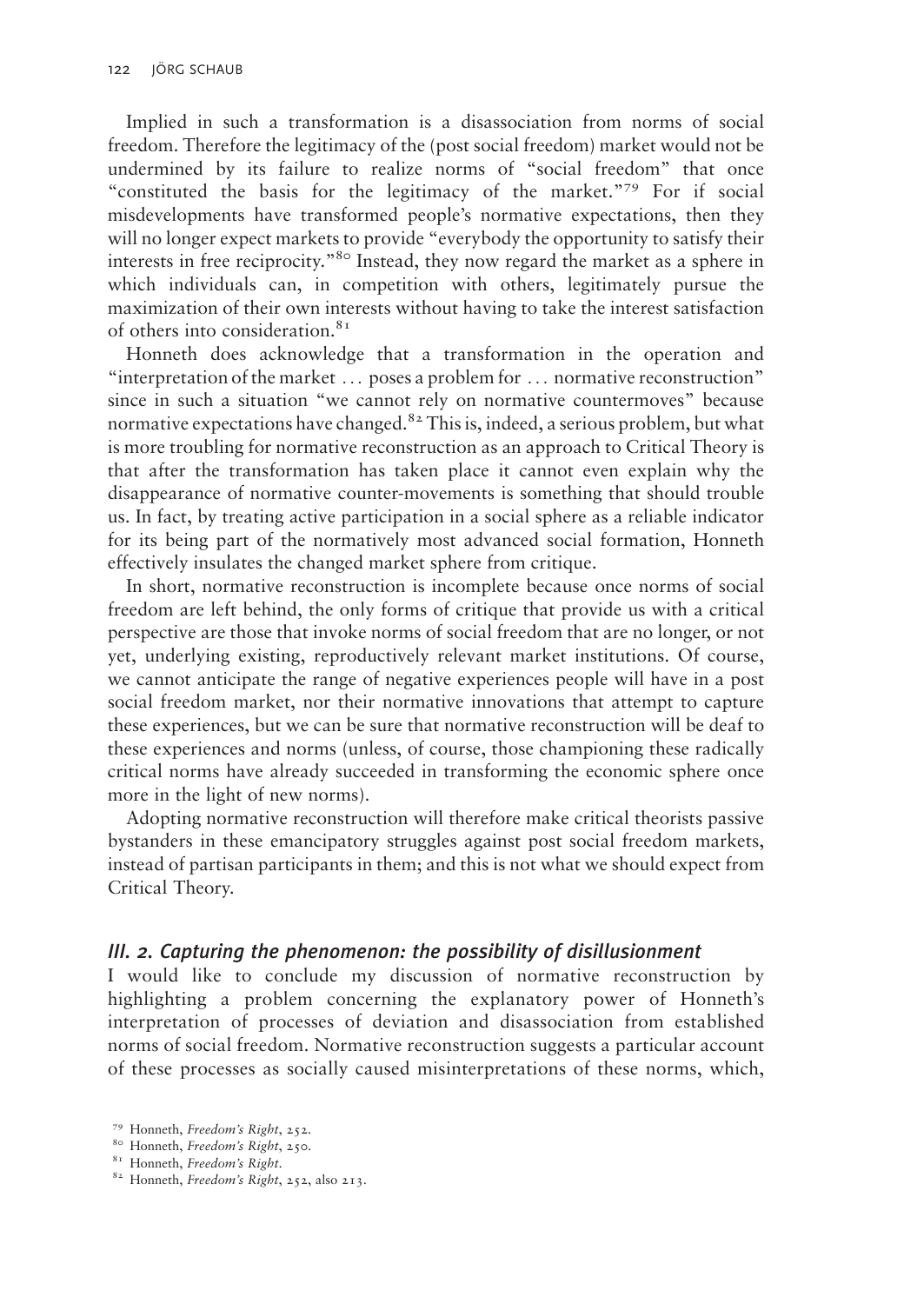in turn, lead to a subsequent failure to be adequately guided by them.<sup>83</sup> According to Honneth, these processes can even lead to a complete abandonment of, or disassociation from, norms of social freedom. My claim is that Honneth, by way of methodological premises that form part of normative reconstruction, excludes from view alternative interpretations of such processes. To be clear, the problem is not that Honneth integrates substantive hypotheses into his methodology – to do so is inevitable. The problem is that he never adequately scrutinizes these hypotheses.<sup>84</sup> What Honneth does show is that one can draw on his hypotheses to give an account of these processes of deviation and disassociation that is, at least *prima facie*, plausible. But this is not enough to justify these methodological assumptions since alternative accounts of these processes are available that are, at least *prima facie*, equally plausible. What is missing from Freedom's Right is therefore an argument to the effect that Honneth's own explanatory account is the *most* plausible. In particular, Honneth should not rule out, at the level of methodological premises, the possibility that processes of deviation and disassociation from established norms of social freedom can be an appropriate response, given our experiences over the last couple of centuries with the very norm-institution complexes he reconstructs. In what follows, I outline two alternative disillusionment-driven accounts of these processes.

III. 2. a. The possibility of disillusionment I: a mismatch between norm and institution One possibility Honneth has to at least take into consideration is that we learn over time that the institutions we have are unsuited to realize the very norms we took to be underlying and justifying them.

For example, Honneth might be right that the "conception of social freedom ... has had the greatest amount of influence on the formation of ... modern institutions" such as the "capitalist market."<sup>85</sup> He claims that the capitalist market could only establish itself because it was considered to have "social legitimacy," and it was regarded to have "social legitimacy" because it was "understood as the realization" of social freedom.<sup>86</sup> But the truth of this genetic story is compatible with learning over time that our original views were mistaken. For instance, with time it could become apparent to us that what markets ultimately do is to track supply and demand;87 and for systemic reasons, the standard rationale that has to guide investments in capitalist markets is to secure high returns. Market outcomes might sometimes be favourable to those whom we consider to make valuable contributions to society, and we usually get the things we need mediated through market transactions, but this does not change the fact that markets track supply and demand, not social contributions or need. This suggests that what is going on in markets is not internally linked with "the complementary realization of individual aims."<sup>88</sup>

<sup>83</sup> See Honneth, Freedom's Right, 86, 128.

<sup>84</sup> See Honneth, Freedom's Right, 3.

<sup>85</sup> Honneth, Freedom's Right, 124.

<sup>86</sup> Honneth, Freedom's Right, 124.

<sup>87</sup> Honneth, Freedom's Right, 178, 203.

<sup>88</sup> Honneth, Freedom's Right, 192.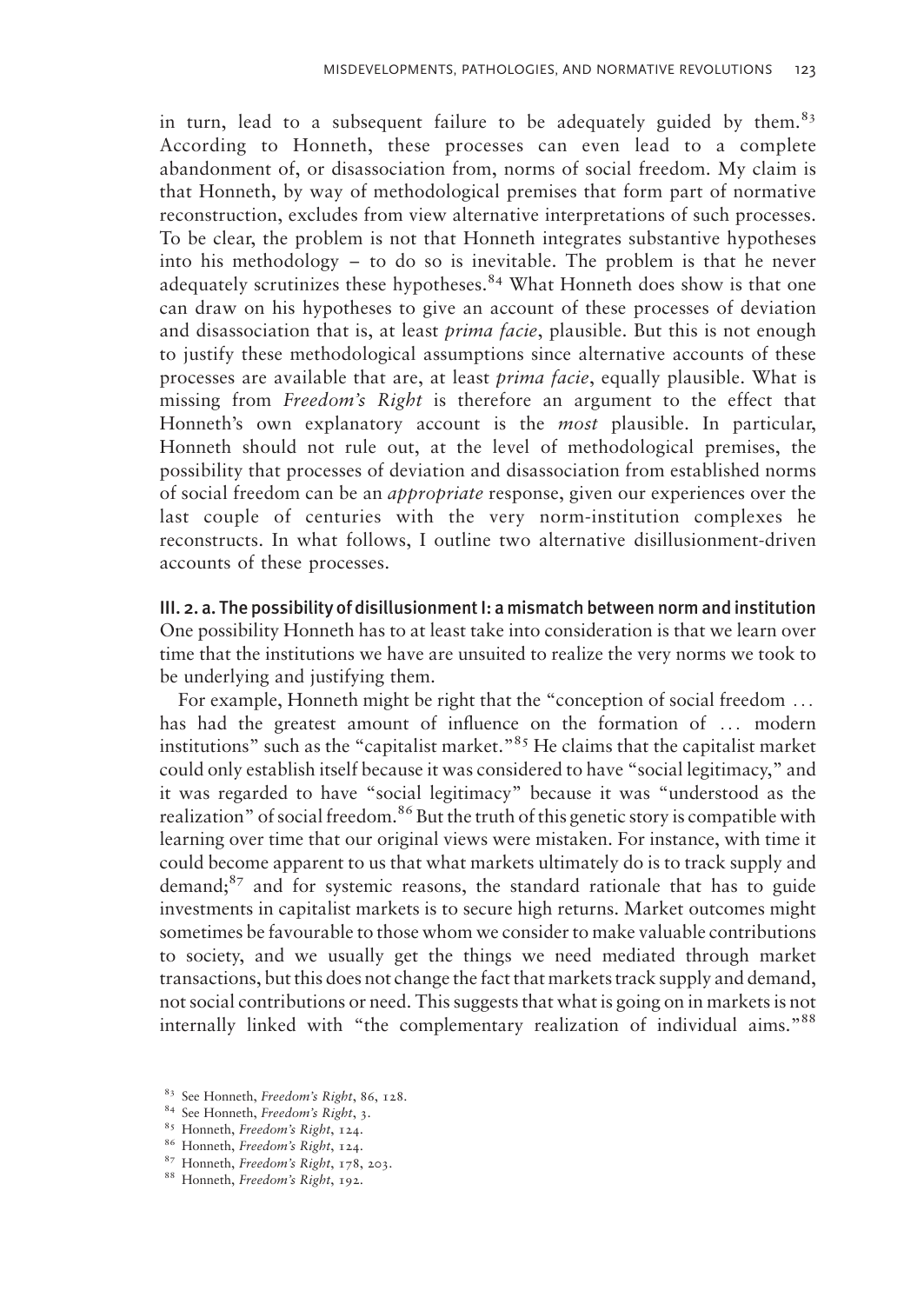Of course, there can be, and have been, interventions in markets (like taxation or consumer cooperatives) that modify market outcomes such that they resemble more what we regard as outcomes that reflect social contributions, or bring about a situation in which more people are able to satisfy their (essential) needs on the market. We can engage in "socially modifying market conditions so that they at least approximate the requirements of social freedom."<sup>89</sup> But again, conceding this possibility does not turn markets in general, and capitalist markets in particular, into institutions of social freedom.<sup>90</sup> Rather, it is because market mechanisms are not intrinsically promoting social freedom that we have to intervene in them to make them more compatible with demands of social freedom.

If the dominant experience with capitalist markets is that they neither track contribution nor promote the *reciprocal* satisfaction of needs (in a non-accidental fashion), then this experience can give rise to a process of disillusionment that brings in its wake a disassociation from the norm-institution complex "capitalist market." However, contrary to the misdevelopments envisaged by Honneth, this form of disassociation and deviation from norms of social freedom cannot be attributed to a socially caused misunderstanding of the norms underlying the market since this alternative story does not involve any cognitive failures. On the contrary, it is based on a learning process.

The outlined form of disillusionment also puts us in a position to explain the lack of collective resistance against the ongoing "disorganization of capitalism."<sup>91</sup> Members of liberal-capitalist societies might no longer conceive of these processes as contingent, externally caused regressions on a trajectory towards an ever more comprehensive realization of a norm of social freedom that is *underlying* capitalist markets. They might no longer regard the "already existing" normative "potential" as a potential that is *intrinsic* to the market.<sup>92</sup> This would explain why recent processes of disorganizing the norm-institution complex "capitalist market" failed to inspire and motivate resistance in the masses – they feel that their normative expectations about social freedom are no longer applicable to the capitalist market but they nonetheless keep participating in it for want of better alternatives, that is, they might simply not know how to structure productive social cooperation such that it realizes social freedom.

My intention was not to present a conclusive vindication of a particular instance of a mismatch between an institution and a norm of social freedom (allegedly underlying it). Rather, my aim was to demonstrate that one cannot not rule out  $ex$ ante that our original optimism about an internal link between norms and institutions realizing them, for example, (a robust notion of) social freedom and markets, could turn out to be misguided. Honneth should therefore not make it a methodological premise that any form of deviation and disassociation from norms underlying social institutions (even in the most historically advanced societies) is the result of socially caused failures to adequately understand and act on these

<sup>89</sup> Honneth, Freedom's Right, 210; my emphasis.

<sup>90</sup> See T. Jütten, "Is the Market a Sphere of Social Freedom?" Critical Horizons, this issue, for a detailed account of why there is no internal link between the market mechanism and a robust conception of social freedom.

<sup>&</sup>lt;sup>91</sup> Honneth, Freedom's Right, 251.

<sup>92</sup> Honneth, Freedom's Right, 10.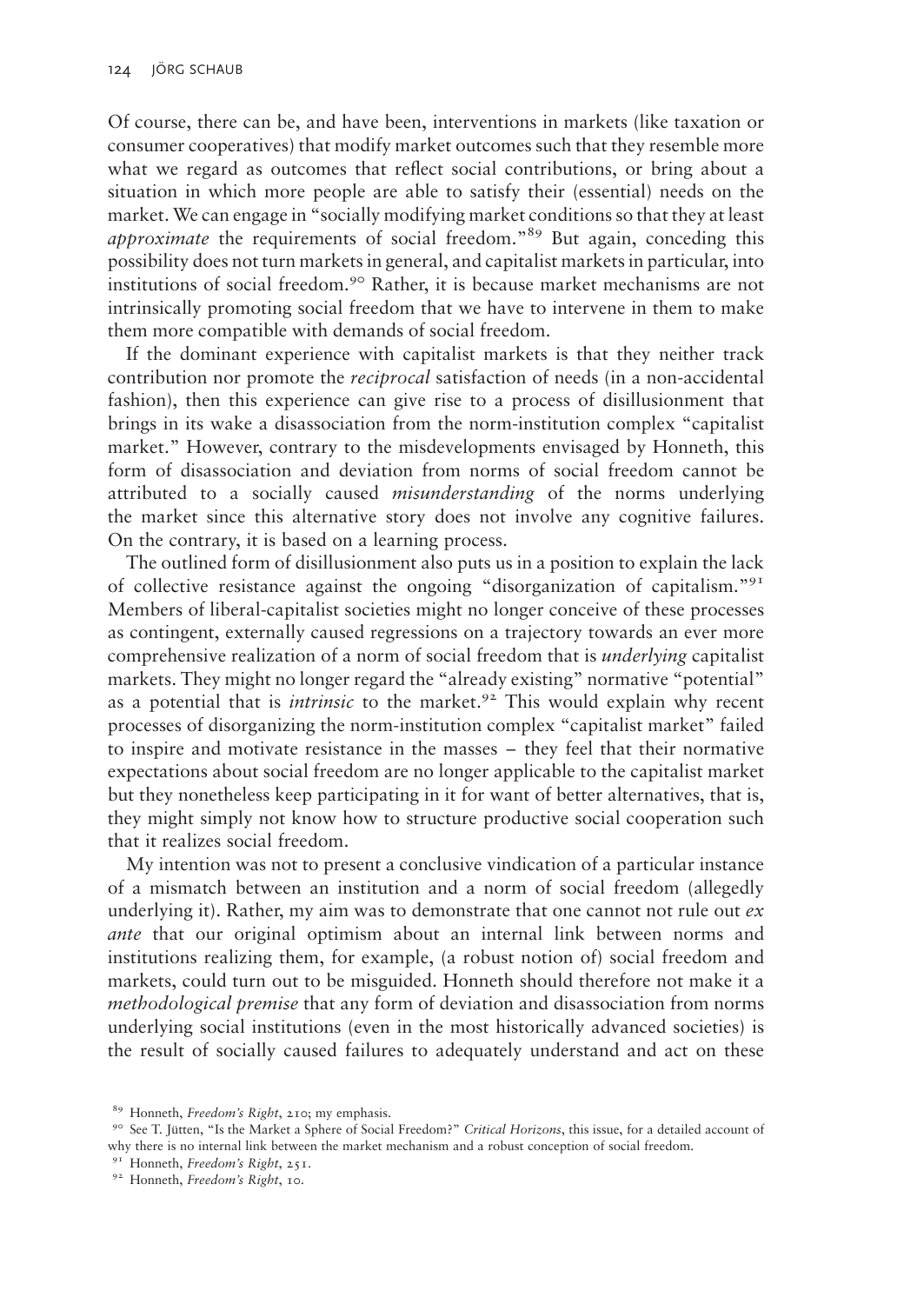social norms. Being open to historical learning processes also means that we have to be open to the possibility that our original optimism about a fit between a norm and an institution realizing it could have been misplaced. Normative reconstruction blinds Honneth to this possibility, thereby rendering his reconstructive approach to Critical Theory insufficiently self-reflective and self-critical.

### III. 2. b. The possibility of disillusionment II: norms losing their grip

Finally, there is also the possibility that the norms that are underlying existing institutions lose their grip on us because of our experiences with them as realized (not because existing institutions are only imperfectly guided by these norms, or because the institutions that are supposed to realize these norms have been revealed as ill-equipped to do so).

This alternative is again not contemplated in Freedom's Right – and again because of its methodological orientation. Honneth simply takes it for granted that norms of social freedom are undermined by processes "whose source must be sought elsewhere," that is, not in the norms that are "constitutive ... of the respective system of action."<sup>93</sup> Honneth thereby (implicitly) rules out the possibility that established norms of social freedom themselves could be implicated in generating a widespread unwillingness to fight for an ever more perfect realization of these very norms. This amounts to a *status quo* bias that again traces back to methodological assumptions that form part of normative reconstruction.

Critical Theory needs to be alive to the possibility that our experiences with established norm-institution complexes can transform our aspirations and our evaluations of these norm-institution complexes, even if they "are normatively superior to historically antecedent social ideals."<sup>94</sup> Even if one engages, like Honneth in Freedom's Right, in an exercise of giving an account of ethical life or Sittlichkeit, such an account ought to nonetheless make room for experiences of negativity that could fuel normative revolutions. Honneth renders his account of Sittlichkeit in Freedom's Right deaf to negative experiences with established norms by disregarding this possibility, that is, experiences of negativity that cannot be adequately addressed by coming up with a more adequate interpretation and/or comprehensive realization of established norms. Critical Theory should not adopt a version of internal critique that seals Critical Theory off from the emancipatory potential such experiences of negativity engender.<sup>95</sup>

Taking into consideration the possibility that established norms can lose their grip on us also provides us with another way of accounting for the absence of widespread protests against recent social developments that undermine norms of social freedom. We might even invoke this possibility to make sense of the particular form that some recent protest movements took. Think, for instance, of the Occupy movement. One feature that became the subject of some speculation

<sup>93</sup> Honneth, Freedom's Right, 129.

<sup>94</sup> Honneth, Freedom's Right, 5, also 63–4. Honneth comes close to acknowledge this in his "The Normativity of Ethical Life."

<sup>95</sup> For a helpful survey of the emancipatory potential of negative social experiences and the challenges a political philosophy of social suffering faces, see [E. Renault,](#page-22-0) "The Political Philosophy of Social Suffering," in New Waves In Political Philosophy, ed. B. de Bruin and C. Zurn (London: Palgrave Macmillan, 2009), 158 –76.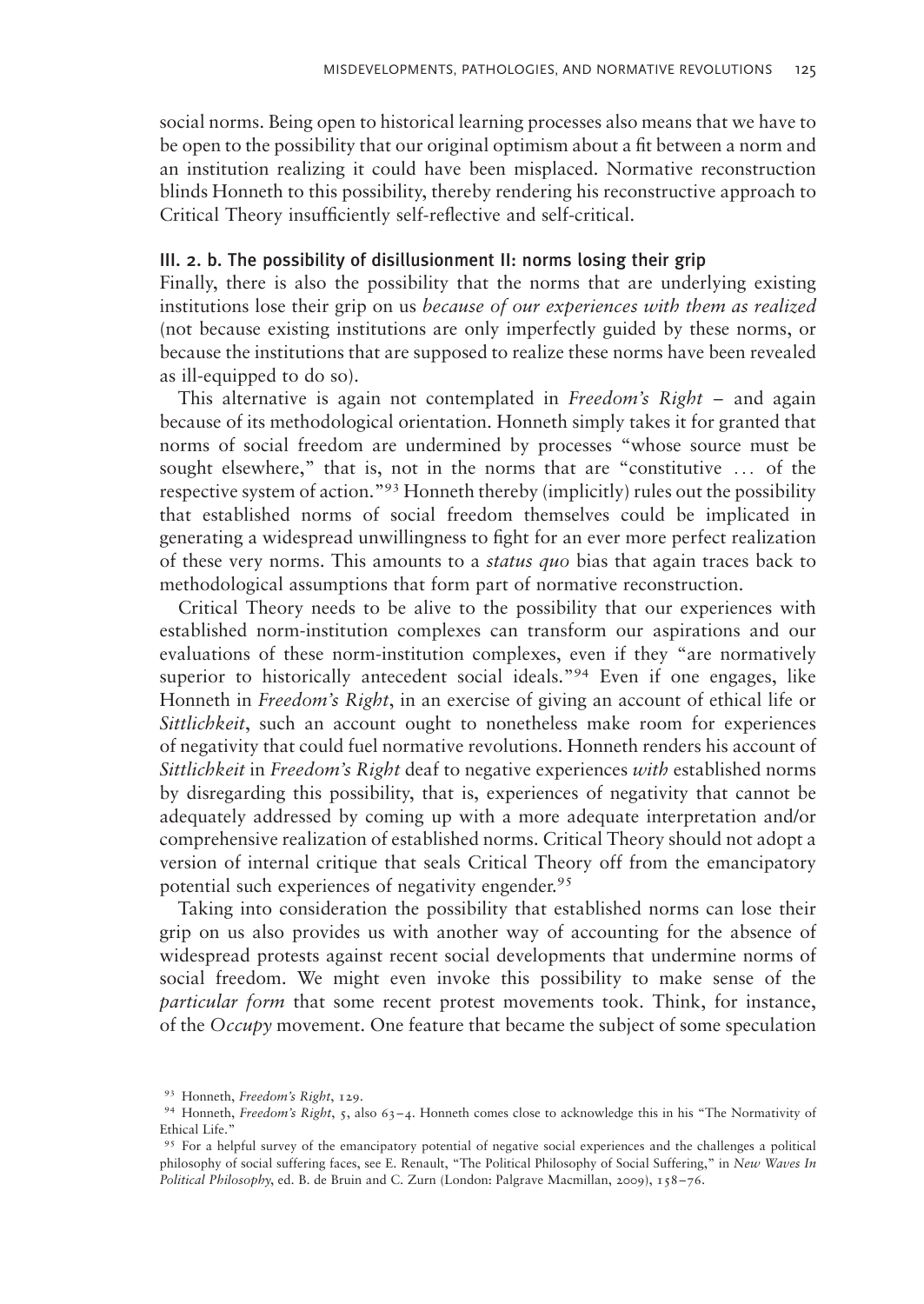and debate was its peculiar silence.<sup>96</sup> This silence could be interpreted as an expression of an unwillingness on the part of the protesters to make claims in terms of already institutionalized norms of social freedom, which, in turn, could be explained by these norms having lost their appeal: they no longer capture the imagination and aims of those who live with them. This feature renders Occupy strikingly different from, for instance, the Civil Rights movement. The latter movement was about ending a regime of interpreting and implementing established norms in a terribly discriminatory way. Instead of making demands of this kind, the Occupy protests took the form of reclaiming public squares to exhibit the felt need to come together, so that people from all walks of life can express and attempt to make sense of their negative social experiences, cooperatively search for a language to express their dissatisfactions with established norm-institution complexes and explore, in practice, new forms of norm-guided cooperation.

Consider, for instance, the sphere of productive social cooperation. Honneth argues that the norm regulating this sphere requires that social esteem is tracking one's contributions to society. The problem with this achievement principle is not only, as Honneth suggests, that it has never been adequately interpreted and implemented. From experience we know that the achievement principle fuels a whole range of problematic social dynamics. These dynamics could lead people to reconsider whether we should even strive for a more perfect realization of this norm, or abandon it in favour of a different norm that could regulate productive social cooperation. For example, the achievement principle gives rise to a comparative and competitive attitude that leads people to equate "doing well" with "doing better" than others.<sup>97</sup> This desire to do better than others is a constant source of social conflict because "my desire to be recognized as superior to you stands  $\ldots$  in conflict with your similar desire with regards to me."<sup>98</sup> In this way, the achievement principle contributes to creating unhappiness and social suffering, first, because we feel a constant pressure to outperform others, and second, because the very nature of the desire to be superior precludes collective satisfaction. What is more, this desire has a tendency to produce "callous disregard for the suffering of others" because doing better by outperforming is only one way of satisfying the desire to be recognized as superior to others. The other option is to push those down with whom one compares oneself.<sup>99</sup> The achievement principle therefore promotes (indirectly) a disposition to rejoice at the lowering of the status of others.<sup>100</sup>

This brief discussion of the achievement principles illustrates that one cannot rule out ex ante, as Honneth does in Freedom's Right, that negative experiences with established norms of social freedom can bring about a situation in which these norms lose their appeal. This can happen even if alternatives to established norm-institution

<sup>&</sup>lt;sup>96</sup> See, for example, S. Žižek, "The Violent Silence of a New Beginning," (2011): accessed 5 July 2014, [http://](http://inthesetimes.com/article/12188/the_violent_silence_of_a_new_beginning) [inthesetimes.com/article/12188/the\\_violent\\_silence\\_of\\_a\\_new\\_beginning](http://inthesetimes.com/article/12188/the_violent_silence_of_a_new_beginning)

<sup>97</sup> [F. Neuhouser,](#page-22-0) Rousseau's Theodicy of Self-Love: Evil, Rationality, and the Drive for Recognition (Oxford: Oxford University Press, 2008), 74; see also J.–J. Rousseau, "Discourse on the Origin and Foundations of Inequality among Men or Second Discourse," in The Discourses and Other Early Political Writings, ed. and trans. V. Gourevich (Cambridge: Cambridge University Press, 1997), 111 –231.

<sup>98</sup> Neuhouser, Rousseau's Theodicy of Self-Love, 75.

<sup>99</sup> Neuhouser, Rousseau's Theodicy of Self-Love, 76.

<sup>&</sup>lt;sup>100</sup> Rousseau, "Discourse," 171.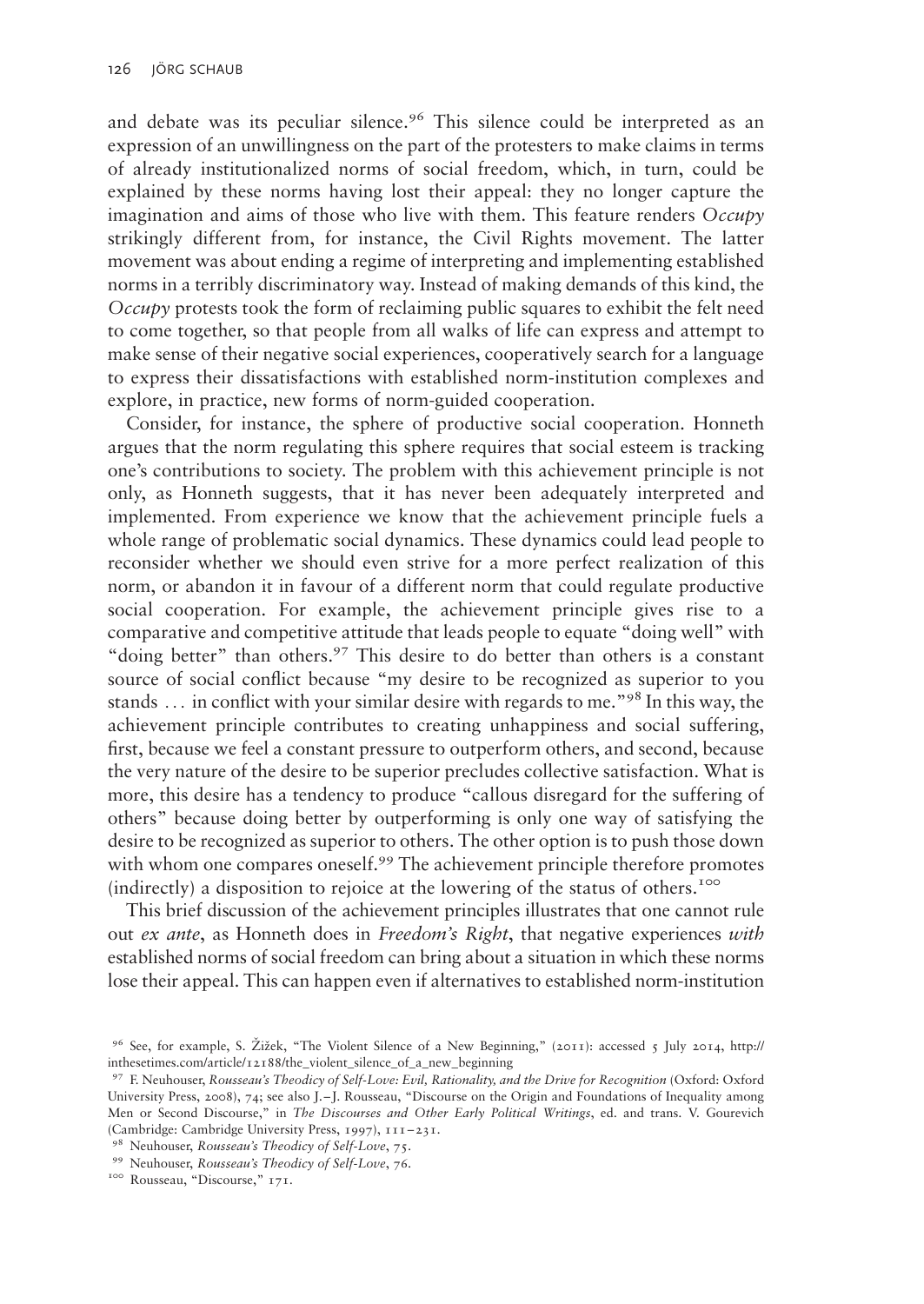complexes are not yet in view and most people still participate in existing social institutions.101 Both types of disillusionment-driven disassociations from established norms of social freedom – that is, disassociations based on an appreciation of a mismatch between norms and the institutions that are supposed to realize them, on the one hand, and disassociations that are motivated by negative experiences with the realization of norms, on the other hand – can be a social reality even if people might still comply with existing norms for want of better alternatives.<sup>102</sup>

These alternative accounts of processes of deviation and disassociation from norms that are underlying existing social institutions support a more general point: substantive explanatory matters cannot be settled at the level of methodological premises. It also has become apparent why Critical Theory requires a method that allows it to be alive to the whole range of negative experiences people can have. Finally, critical theorists should participate in, and reflect on, the attempts to express these negative experiences in normative language, no matter whether these norms are not yet, or no longer, operative in social institutions that are relevant for the reproduction of society;<sup>103</sup> inter alia because these (radically) critical practices are essential for paving the way for (potentially progressive) normative revolutions, just as the explorations of the notion of human equality and the idea of a contribution-tracking economic cooperation in the period before the French Revolution did. Unfortunately, this openness for radical critique and normative revolutions is lost in Freedom's Right. As a consequence of adopting normative reconstruction, Honneth marginalizes forms of negative experience with established norms, radical critique and social movements striving for normative revolutions simply because they are non-reformist in character. For instance, those parts of the "labour movement" that were not in any obvious way "dealing with the principle of the reformability" of the capitalist market, but aimed for "an entirely different model" are sidelined from his "reconstruction" for the simple reason that they are not pushing "for internal corrections to the [capitalist] market."<sup>104</sup>

## Conclusion

In this paper, I read (the middle period) Honneth against (the latest) Honneth in order to demonstrate that the method of normative reconstruction, as conceived in Freedom's Right, is not only ill-suited for taking Critical Theory forward, it actually amounts to a step backwards compared to Honneth's earlier works. The upshot of my argument is that a defensible approach to Critical Theory has to be open to forms of radical critique and normative revolution, and that Freedom's Right contains no resources to account for why abandoning radical critique and revolutionary progress does not amount to a shortcoming.

<sup>&</sup>lt;sup>101</sup> See Honneth, Freedom's Right, 196.

<sup>&</sup>lt;sup>102</sup> See [G. Packer,](#page-22-0) The Unwinding: An Inner History of the New America (London: faber & faber, 2013); [R. Raatzsch](#page-22-0), "On the Very Notion of Compliance With some Help from William James" (unpublished manuscript).

<sup>&</sup>lt;sup>103</sup> Such experiences of negativity should, however, not be treated simply as "spontaneous and authentic feelings with inherent moral status" that can be exempt from critical scrutiny since "all experience is mediated through a web of potentially distorting symbolic relations" [\(L. McNay,](#page-22-0) "The Trouble with Recognition: Subjectivity, Suffering, and Agency," Sociological Theory 26, no. 3 (2008): 271–96, here 278).

<sup>&</sup>lt;sup>104</sup> Honneth, Freedom's Right, 210.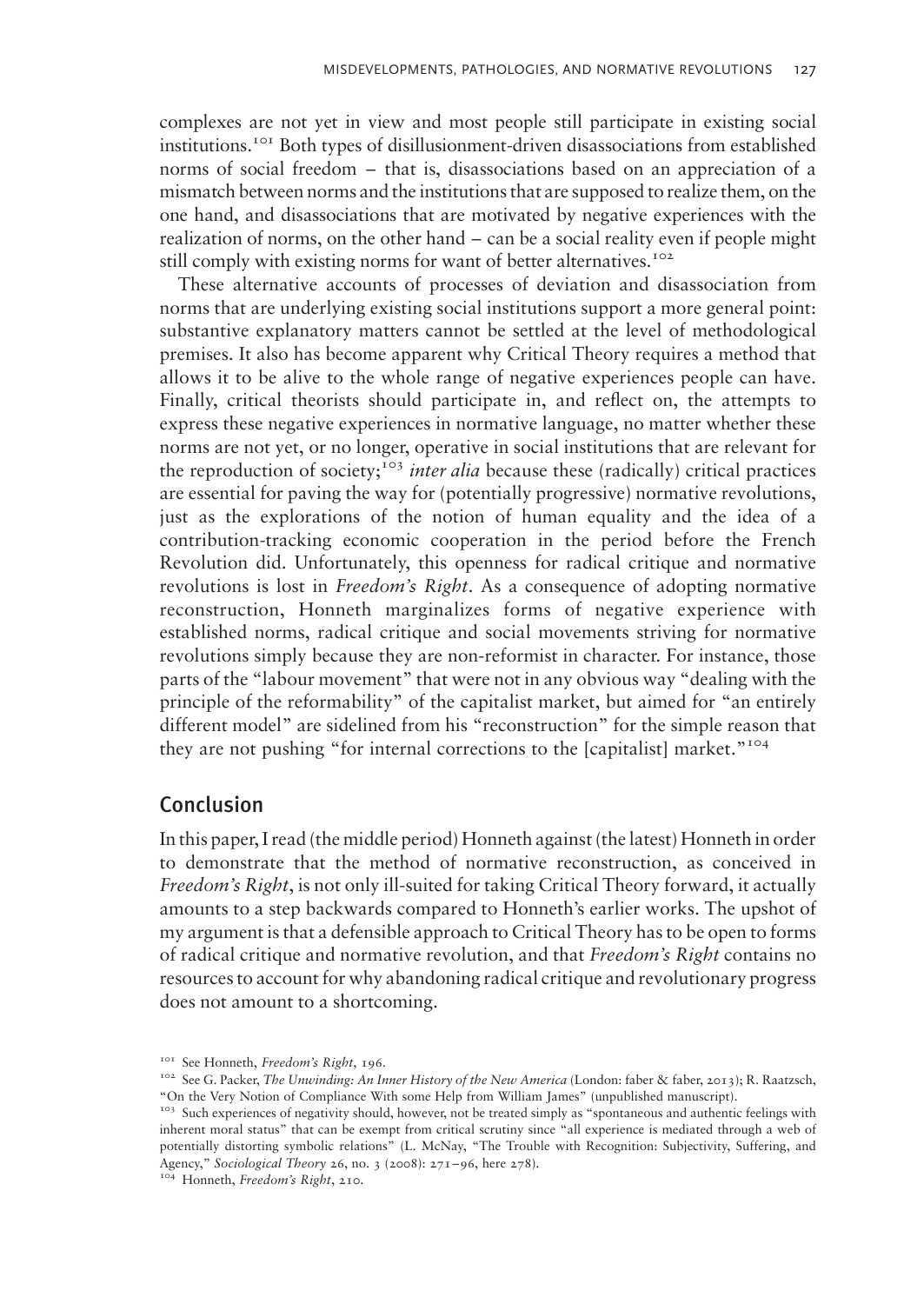I also provide additional reasons for considering the method of normative reconstruction to be incomplete: first, its premises imply that it only has a limited scope of application, and second, it falls silent in the very moment those dangers associated with social misdevelopments fully materialize. Finally, I explain why the explanatory power of Freedom's Right is dubious because the methodological premises that form part of normative reconstruction lead Honneth to ignore relevant alternative explanations of processes of deviation and disassociation from norms of social freedom, which he characterizes as social misdevelopments.

The main upshot of my argument is that Honneth needs to revise the method of normative reconstruction such that it becomes open (again) to the possibility of normative revolution and radical critique. In doing so, Honneth should distinguish between three different forms such revolutions can take:

- (i) The possibility of a mismatch between norms of social freedom and the institutions that are supposed to realize them shows that we have to take seriously *pure institutional revolutions*. In such a revolution we hold on to the norm in question but institutionally innovate to establish an institution that is actually (or better) suited to realize this norm. Honneth should be sympathetic to pure institutional revolutions since one of the problems he identifies with Hegel's account of Sittlichkeit is "overinstitutionalization."<sup>105</sup> For Honneth, the critical potential of Hegel's reconstructive approach is undermined because he equates a particular norm or form of recognition "with the institutional complexes typical of" his own "time."<sup>106</sup> We have no reason to rule out *ex ante* the possibility that the same norm or form of recognition could be better realized by different social institutions.
- (ii) A revolution of particular norms of social freedom does involve a change of norms. Honneth should take this possibility seriously since one cannot infer from the fact that particular norms of social freedom are underlying existing institutions that these are the best norms of social freedom. For instance, we cannot conclude from the achievement principle's being operative in the sphere of productive social cooperation that there are no better norms that could guide this sphere such that it provides everybody with an "opportunity to satisfy their interests in free reciprocity."<sup>107</sup>
- (iii) Finally, the most fundamental form of normative revolution would involve the hyper value of (social) freedom itself. For Honneth, this value has placed "all modern ethical ideals" under its "spell," leaving us with no other "independent, stand-alone alternative."<sup>108</sup> In any case, even if Honneth is right that individual self-realization or autonomy has become

<sup>&</sup>lt;sup>105</sup> [A. Honneth](#page-22-0), The Pathologies of Individual Freedom: Hegel's Social Theory, trans. L. Loeb (Princeton, NJ: Princeton University Press, 2010), 63–80.

<sup>106</sup> Honneth, "Redistribution as Recognition," 145. One of Honneth's examples is Hegel's failure to appreciate that the norm of love can be realized both within and outside the bourgeois family, for instance, in informal relationships between friends. See Honneth, The Pathologies of Individual Freedom, 67–70.

<sup>&</sup>lt;sup>107</sup> Honneth, Freedom's Right, 250.

<sup>&</sup>lt;sup>108</sup> Honneth, Freedom's Right, 15.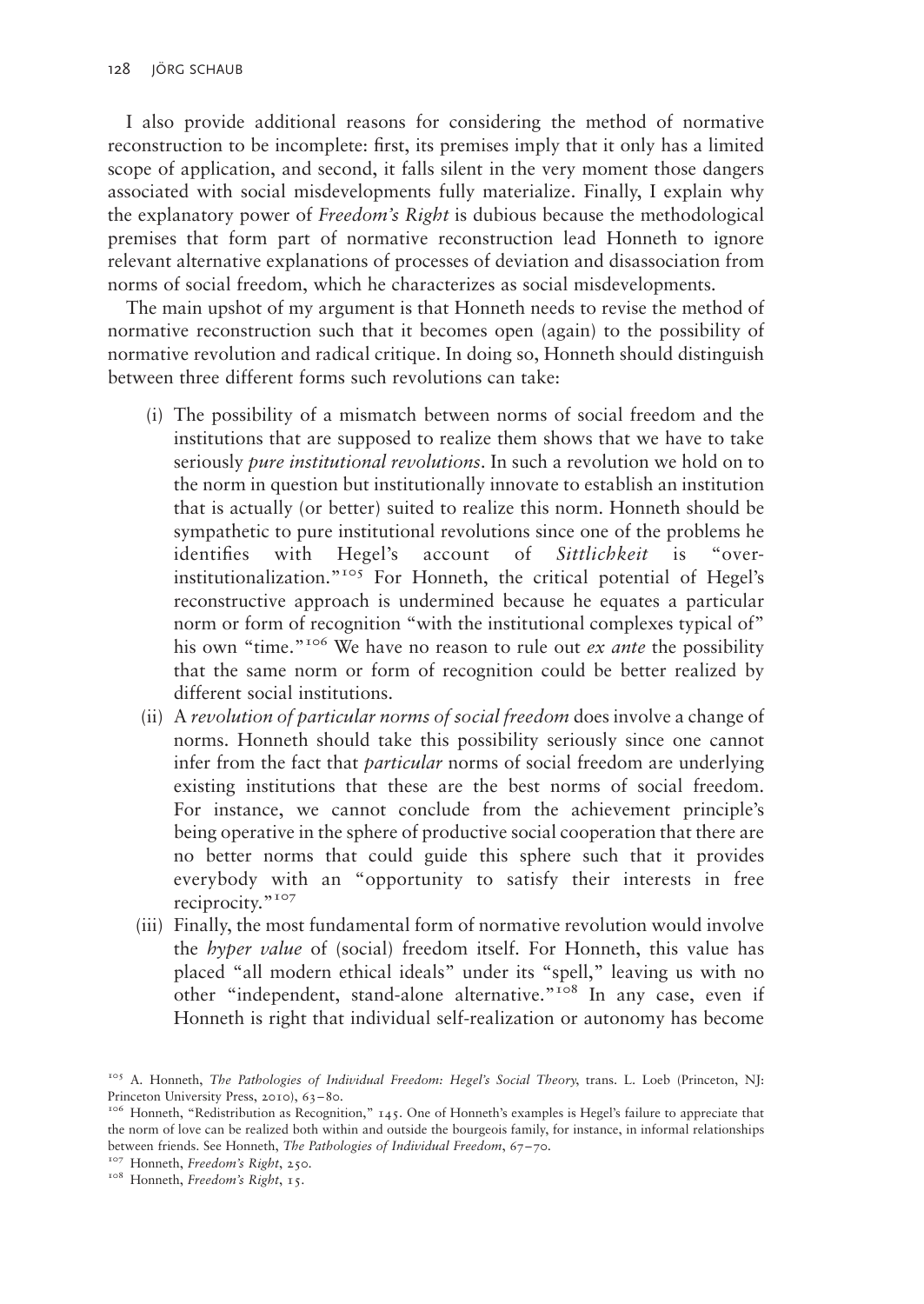<span id="page-22-0"></span>irresistible for us moderns, he is wrong to infer from this that promoting pure institutional revolutions and revolutions of particular norms of social freedom can no longer be the task of Critical Theory.

# Acknowledgements

For helpful discussions and comments on earlier versions of this article, I am grateful to Manuel Dries, Fabian Freyenhagen, Steve Gormley, Axel Honneth, Timo Jütten, David McNeill, Joseph Shear and two reviewers for this journal.

# References

Allen, A. The End of Progress: De-Colonizing Critical Theory (unpublished manuscript).

- Freyenhagen, F. "Adorno's Politics." [Philosophy & Social Criticism](http://www.maneyonline.com/action/showLinks?crossref=10.1177%2F0191453714545198) 40 (2014): 867-893.
- Freyenhagen, F. "Honneth on Social Pathologies: A Critique." [Critical Horizons](http://www.maneyonline.com/action/showLinks?system=10.1179%2F1440991715Z.00000000044) 16 (2015): 131 –52.
- Geuss, R. The Idea of a Critical Theory: Habermas & the Frankfurt School. Cambridge: Cambridge University Press, 1981.
- Geuss, R. [Philosophy and Real Politics](http://www.maneyonline.com/action/showLinks?crossref=10.1515%2F9781400835515). Princeton, NJ: Princeton University Press 2008.
- Habermas, J. Between Facts and Norms: Contributions to a Discourse Theory of Law and Democracy, translated by W. Rehg. Cambridge: Polity, 1996.
- Honneth, A. "Grounding Recognition: A Rejoinder to Critical Questions." [Inquiry](http://www.maneyonline.com/action/showLinks?crossref=10.1080%2F002017402320947577) 45 (2002): 499–519.
- Honneth, A. "Redistribution as Recognition: A Response to Nancy Fraser." In Redistribution or Recognition? A Political-Philosophical Exchange, N. Fraser and A. Honneth, 110 –97. New York: Verso, 2003.
- Honneth, A. "Pathologies of the Social: The Past and Present of Social Philosophy." Disrespect: The Normative Foundations of Critical Theory, 3 –48. Cambridge: Polity, 2007.
- Honneth, A. "A Social Pathology of Reason: On the Intellectual Legacy of Critical Theory." In his Pathologies of Reason: On the Legacy of Critical Theory, translated by J. Ingram, 10-42. New York, NJ: Columbia University Press, 2009.
- Honneth, A. "The Irreducibility of Progress: Kant's Account of the Relationship between Morality and History." Pathologies of Reason, 1-18. New York: Columbia University Press, 2009.
- Honneth, A. The Pathologies of Individual Freedom: Hegel's Social Theory. translated by L. Loeb. Princeton, NJ: Princeton University Press, 2010.
- Honneth, A. Freedom's Right: The Social Foundations of Democratic Life. translated by J. Ganahl. Cambridge: Polity, 2014.
- Honneth, A. "The Normativity of Ethical Life." Philosophy and Social Criticism (forthcoming).
- Jütten, T. "Is the Market a Sphere of Social Freedom?" [Critical Horizons](http://www.maneyonline.com/action/showLinks?system=10.1179%2F1440991715Z.00000000047) 16 (2015): 187-203.
- McNay, L. "The Trouble with Recognition: Subjectivity, Redistribution as Recognition: A Response to Nancy Fraser." [Sociological Theory](http://www.maneyonline.com/action/showLinks?crossref=10.1111%2Fj.1467-9558.2008.00329.x) 26 (2008): 271–96.
- Neuhouser, F. [Rousseau's Theodicy of Self-Love: Evil, Rationality, and the Drive for Recognition](http://www.maneyonline.com/action/showLinks?crossref=10.1093%2Facprof%3Aoso%2F9780199542673.001.0001). Oxford: Oxford University Press, 2008.
- Packer, G. The Unwinding: An Inner History of the New America. London: faber & faber, 2013.
- Raatzsch, R. "On the Very Notion of Compliance With some Help from William James" (unpublished manuscript).
- Renault, E. "The Political Philosophy of Social Suffering." In New Waves In Political Philosophy, edited by B. de Bruin and C. Zurn, 158 –76. London: Palgrave Macmillan, 2009.
- Rousseau, J.-J. "Discourse on the Origin and Foundations of Inequality among Men or Second Discourse." The Discourses and Other Early Political Writings, edited and translated by V. Gourevich,  $111-231$ . Cambridge: Cambridge University Press, 1997.
- Williams, B. In the Beginning Was the Deed: Realism and Moralism in Political Argument. Princeton, NJ: Princeton University Press, 2005.